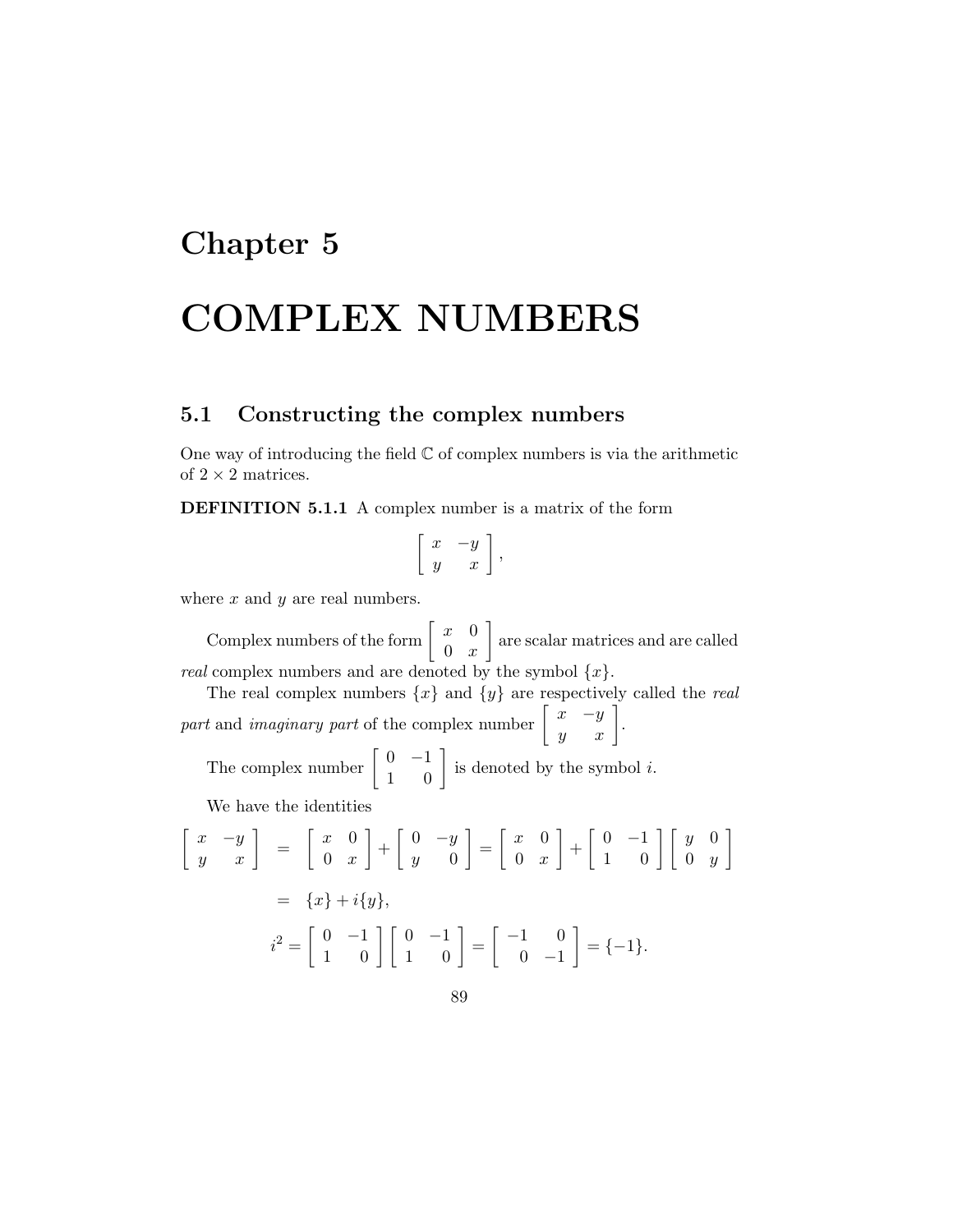Complex numbers of the form  $i\{y\}$ , where y is a non–zero real number, are called imaginary numbers.

If two complex numbers are equal, we can equate their real and imaginary parts:

$$
{x_1} + i{y_1} = {x_2} + i{y_2} \Rightarrow x_1 = x_2 \text{ and } y_1 = y_2,
$$

if  $x_1, x_2, y_1, y_2$  are real numbers. Noting that  $\{0\} + i\{0\} = \{0\}$ , gives the useful special case is

$$
{x} + i{y} = {0} \Rightarrow x = 0 \text{ and } y = 0,
$$

if  $x$  and  $y$  are real numbers.

The sum and product of two real complex numbers are also real complex numbers:

$$
\{x\} + \{y\} = \{x + y\}, \quad \{x\}\{y\} = \{xy\}.
$$

Also, as real complex numbers are scalar matrices, their arithmetic is very simple. They form a field under the operations of matrix addition and multiplication. The additive identity is  $\{0\}$ , the additive inverse of  $\{x\}$  is  ${-x}$ , the multiplicative identity is  ${1}$  and the multiplicative inverse of  ${x}$ is  $\{x^{-1}\}.$  Consequently

$$
\{x\} - \{y\} = \{x\} + (-\{y\}) = \{x\} + \{-y\} = \{x - y\},
$$

$$
\frac{\{x\}}{\{y\}} = \{x\}\{y\}^{-1} = \{x\}\{y^{-1}\} = \{xy^{-1}\} = \left\{\frac{x}{y}\right\}.
$$

It is customary to blur the distinction between the real complex number  ${x}$  and the real number x and write  ${x}$  as x. Thus we write the complex number  $\{x\}$  +  $i\{y\}$  simply as  $x + iy$ .

More generally, the sum of two complex numbers is a complex number:

$$
(x_1 + iy_1) + (x_2 + iy_2) = (x_1 + x_2) + i(y_1 + y_2); \tag{5.1}
$$

and (using the fact that scalar matrices commute with all matrices under matrix multiplication and  $\{-1\}A = -A$  if A is a matrix), the product of two complex numbers is a complex number:

$$
(x_1 + iy_1)(x_2 + iy_2) = x_1(x_2 + iy_2) + (iy_1)(x_2 + iy_2)
$$
  
=  $x_1x_2 + x_1(iy_2) + (iy_1)x_2 + (iy_1)(iy_2)$   
=  $x_1x_2 + ix_1y_2 + iy_1x_2 + i^2y_1y_2$   
=  $(x_1x_2 + \{-1\}y_1y_2) + i(x_1y_2 + y_1x_2)$   
=  $(x_1x_2 - y_1y_2) + i(x_1y_2 + y_1x_2)$ , (5.2)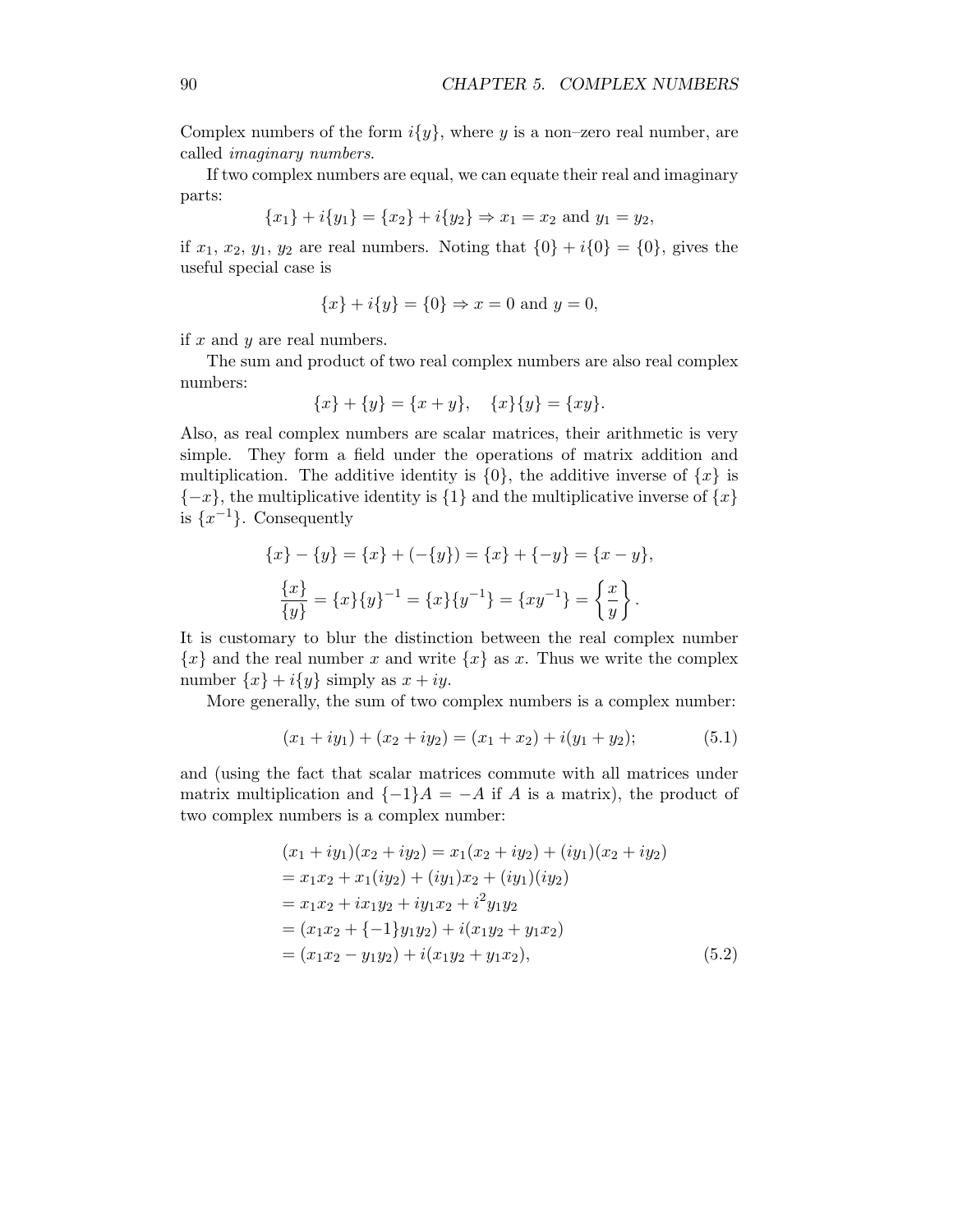The set C of complex numbers forms a field under the operations of matrix addition and multiplication. The additive identity is 0, the additive inverse of  $x + iy$  is the complex number  $(-x) + i(-y)$ , the multiplicative identity is 1 and the multiplicative inverse of the non–zero complex number  $x + iy$  is the complex number  $u + iv$ , where

$$
u = \frac{x}{x^2 + y^2}
$$
 and  $v = \frac{-y}{x^2 + y^2}$ .

(If  $x + iy \neq 0$ , then  $x \neq 0$  or  $y \neq 0$ , so  $x^2 + y^2 \neq 0$ .)

From equations 5.1 and 5.2, we observe that addition and multiplication of complex numbers is performed just as for real numbers, replacing  $i^2$  by −1, whenever it occurs.

A useful identity satisfied by complex numbers is

$$
r^2 + s^2 = (r + is)(r - is).
$$

This leads to a method of expressing the ratio of two complex numbers in the form  $x + iy$ , where x and y are real complex numbers.

$$
\frac{x_1 + iy_1}{x_2 + iy_2} = \frac{(x_1 + iy_1)(x_2 - iy_2)}{(x_2 + iy_2)(x_2 - iy_2)}
$$
  
= 
$$
\frac{(x_1x_2 + y_1y_2) + i(-x_1y_2 + y_1x_2)}{x_2^2 + y_2^2}.
$$

The process is known as rationalization of the denominator.

#### 5.2 Calculating with complex numbers

We can now do all the standard linear algebra calculations over the field of complex numbers – find the reduced row–echelon form of an matrix whose elements are complex numbers, solve systems of linear equations, find inverses and calculate determinants.

For example, solve the system

$$
(1+i)z + (2-i)w = 2+7i
$$
  

$$
7z + (8-2i)w = 4-9i.
$$

The coefficient determinant is

$$
\begin{vmatrix} 1+i & 2-i \\ 7 & 8-2i \end{vmatrix} = (1+i)(8-2i) - 7(2-i)
$$
  
=  $(8-2i) + i(8-2i) - 14 + 7i$   
=  $-4 + 13i \neq 0$ .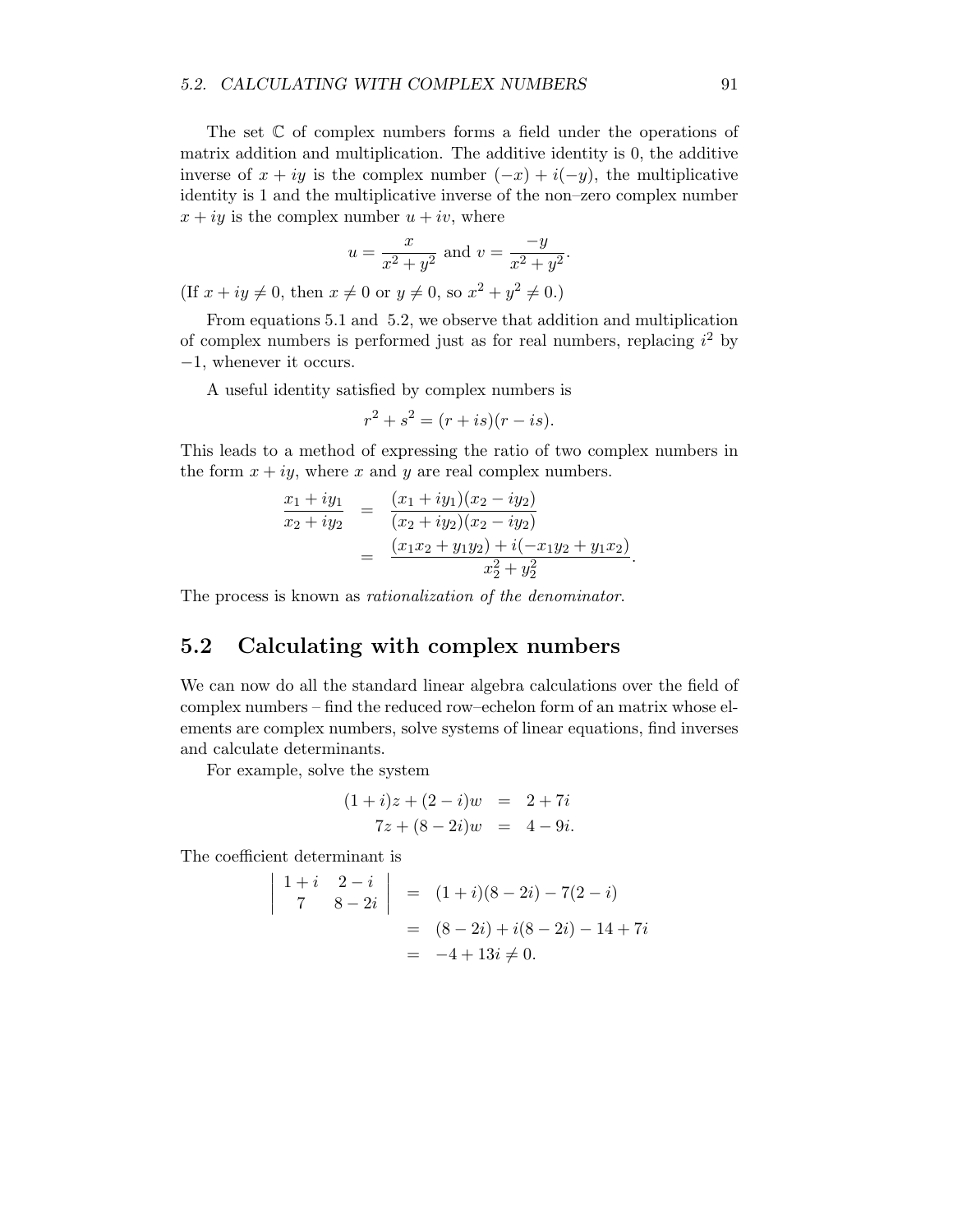Hence by Cramer's rule, there is a unique solution:

$$
z = \frac{\begin{vmatrix} 2+7i & 2-i \\ 4-9i & 8-2i \end{vmatrix}}{-4+13i}
$$
  
= 
$$
\frac{(2+7i)(8-2i) - (4-9i)(2-i)}{-4+13i}
$$
  
= 
$$
\frac{2(8-2i) + (7i)(8-2i) - \{(4(2-i) - 9i(2-i)\} - 4+13i)}{-4+13i}
$$
  
= 
$$
\frac{16-4i+56i-14i^2 - \{8-4i-18i+9i^2\}}{-4+13i}
$$
  
= 
$$
\frac{31+74i}{-4+13i}
$$
  
= 
$$
\frac{(31+74i)(-4-13i)}{(-4)^2+13^2}
$$
  
= 
$$
\frac{838-699i}{(-4)^2+13^2}
$$
  
= 
$$
\frac{838-699i}{185-185i}
$$
  
llly  $y = \frac{-698}{185} + \frac{229}{185}$ 

and similarly  $w = \frac{-698}{105}$  $\frac{-698}{185} + \frac{229}{185}$  $\frac{226}{185}i.$ 

An important property enjoyed by complex numbers is that every complex number has a square root:

#### THEOREM 5.2.1

If w is a non-zero complex number, then the equation  $z^2 = w$  has a solution  $z \in \mathbb{C}$ .

**Proof.** Let  $w = a + ib, a, b \in \mathbb{R}$ .

Case 1. Suppose  $b = 0$ . Then if  $a > 0$ ,  $z = \sqrt{a}$  is a solution, while if  $a < 0$ ,  $i\sqrt{-a}$  is a solution.

Case 2. Suppose  $b \neq 0$ . Let  $z = x + iy, x, y \in \mathbb{R}$ . Then the equation  $z^2 = w$  becomes

$$
(x+iy)^2 = x^2 - y^2 + 2xyi = a + ib,
$$

so equating real and imaginary parts gives

$$
x^2 - y^2 = a \quad \text{and} \quad 2xy = b.
$$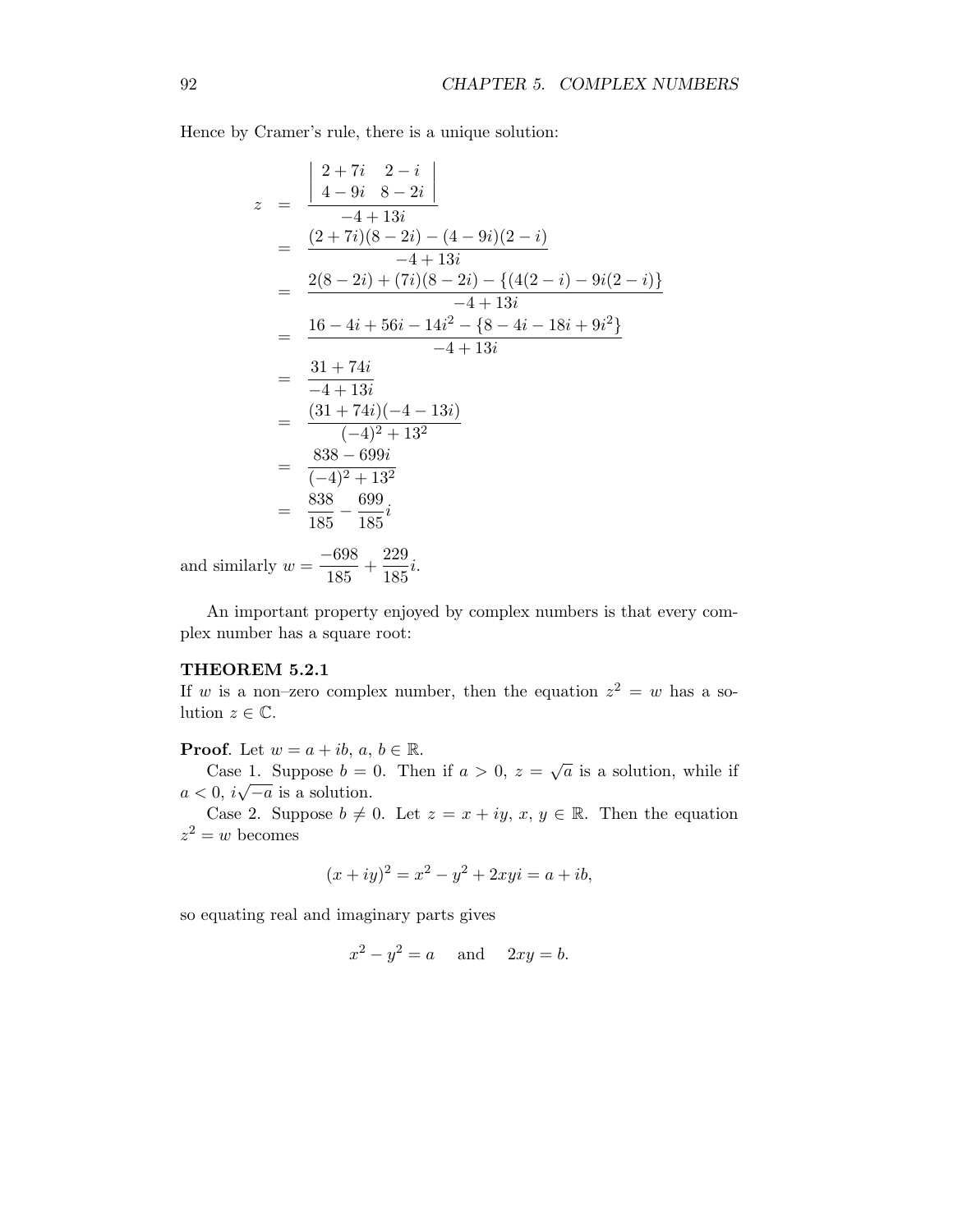Hence  $x \neq 0$  and  $y = b/(2x)$ . Consequently

$$
x^2 - \left(\frac{b}{2x}\right)^2 = a,
$$

so  $4x^4 - 4ax^2 - b^2 = 0$  and  $4(x^2)^2 - 4a(x^2) - b^2 = 0$ . Hence

$$
x^{2} = \frac{4a \pm \sqrt{16a^{2} + 16b^{2}}}{8} = \frac{a \pm \sqrt{a^{2} + b^{2}}}{2}
$$

However  $x^2 > 0$ , so we must take the  $+$  sign, as  $a - \sqrt{a^2 + b^2} < 0$ . Hence

$$
x^{2} = \frac{a + \sqrt{a^{2} + b^{2}}}{2}, \quad x = \pm \sqrt{\frac{a + \sqrt{a^{2} + b^{2}}}{2}}.
$$

Then y is determined by  $y = b/(2x)$ .

**EXAMPLE 5.2.1** Solve the equation  $z^2 = 1 + i$ .

**Solution**. Put  $z = x + iy$ . Then the equation becomes

$$
(x+iy)^2 = x^2 - y^2 + 2xyi = 1 + i,
$$

so equating real and imaginary parts gives

$$
x^2 - y^2 = 1
$$
 and  $2xy = 1$ .

Hence  $x \neq 0$  and  $y = 1/(2x)$ . Consequently

$$
x^2 - \left(\frac{1}{2x}\right)^2 = 1,
$$

so  $4x^4 - 4x^2 - 1 = 0$ . Hence

$$
x^{2} = \frac{4 \pm \sqrt{16 + 16}}{8} = \frac{1 \pm \sqrt{2}}{2}.
$$

Hence

$$
x^2 = \frac{1+\sqrt{2}}{2}
$$
 and  $x = \pm \sqrt{\frac{1+\sqrt{2}}{2}}$ .

Then

$$
y = \frac{1}{2x} = \pm \frac{1}{\sqrt{2}\sqrt{1 + \sqrt{2}}}.
$$

Hence the solutions are

$$
z = \pm \left( \sqrt{\frac{1+\sqrt{2}}{2}} + \frac{i}{\sqrt{2}\sqrt{1+\sqrt{2}}} \right).
$$

.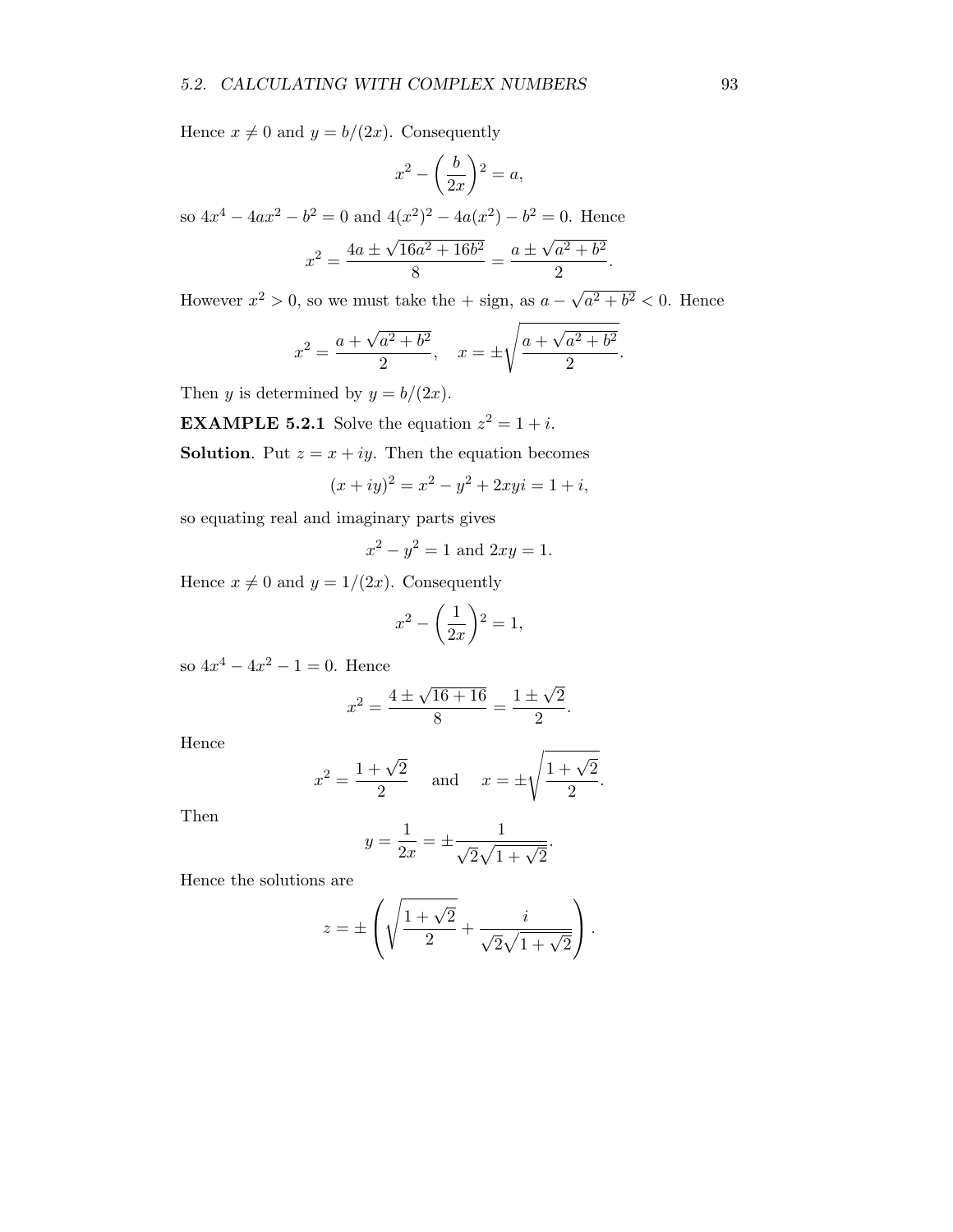**EXAMPLE 5.2.2** Solve the equation  $z^2 + (\sqrt{3} + i)z + 1 = 0$ .

Solution. Because every complex number has a square root, the familiar formula

$$
z = \frac{-b \pm \sqrt{b^2 - 4ac}}{2a}
$$

for the solution of the general quadratic equation  $az^2 + bz + c = 0$  can be used, where now  $a(\neq 0)$ ,  $b, c \in \mathbb{C}$ . Hence

$$
z = \frac{-(\sqrt{3} + i) \pm \sqrt{(\sqrt{3} + i)^2 - 4}}{2}
$$
  
= 
$$
\frac{-(\sqrt{3} + i) \pm \sqrt{(3 + 2\sqrt{3}i - 1) - 4}}{2}
$$
  
= 
$$
\frac{-(\sqrt{3} + i) \pm \sqrt{-2 + 2\sqrt{3}i}}{2}.
$$

Now we have to solve  $w^2 = -2 + 2\sqrt{3}i$ . Put  $w = x + iy$ . Then  $w^2 =$  $x^2 - y^2 + 2xyi = -2 + 2\sqrt{3}i$  and equating real and imaginary parts gives  $x^2 - y^2 = -2$  and  $2xy = 2\sqrt{3}$ . Hence  $y = \sqrt{3}/x$  and so  $x^2 - 3/x^2 = -2$ . So  $x^4 + 2x^2 - 3 = 0$  and  $(x^2 + 3)(x^2 - 1) = 0$ . Hence  $x^2 - 1 = 0$  and  $x = \pm 1$ . Then  $y = \pm \sqrt{3}$ . Hence  $(1 + \sqrt{3}i)^2 = -2 + 2\sqrt{3}i$  and the formula for z now becomes

$$
z = \frac{-\sqrt{3} - i \pm (1 + \sqrt{3}i)}{2}
$$
  
=  $\frac{1 - \sqrt{3} + (1 + \sqrt{3})i}{2}$  or  $\frac{-1 - \sqrt{3} - (1 + \sqrt{3})i}{2}$ .

EXAMPLE 5.2.3 Find the cube roots of 1.

**Solution.** We have to solve the equation  $z^3 = 1$ , or  $z^3 - 1 = 0$ . Now  $z^3 - 1 = (z - 1)(z^2 + z + 1)$ . So  $z^3 - 1 = 0 \Rightarrow z - 1 = 0$  or  $z^2 + z + 1 = 0$ . But

$$
z^{2} + z + 1 = 0 \Rightarrow z = \frac{-1 \pm \sqrt{1^{2} - 4}}{2} = \frac{-1 \pm \sqrt{3}i}{2}.
$$

So there are 3 cube roots of 1, namely 1 and  $(-1 \pm \sqrt{3}i)/2$ .

We state the next theorem without proof. It states that every non– constant polynomial with complex number coefficients has a root in the field of complex numbers.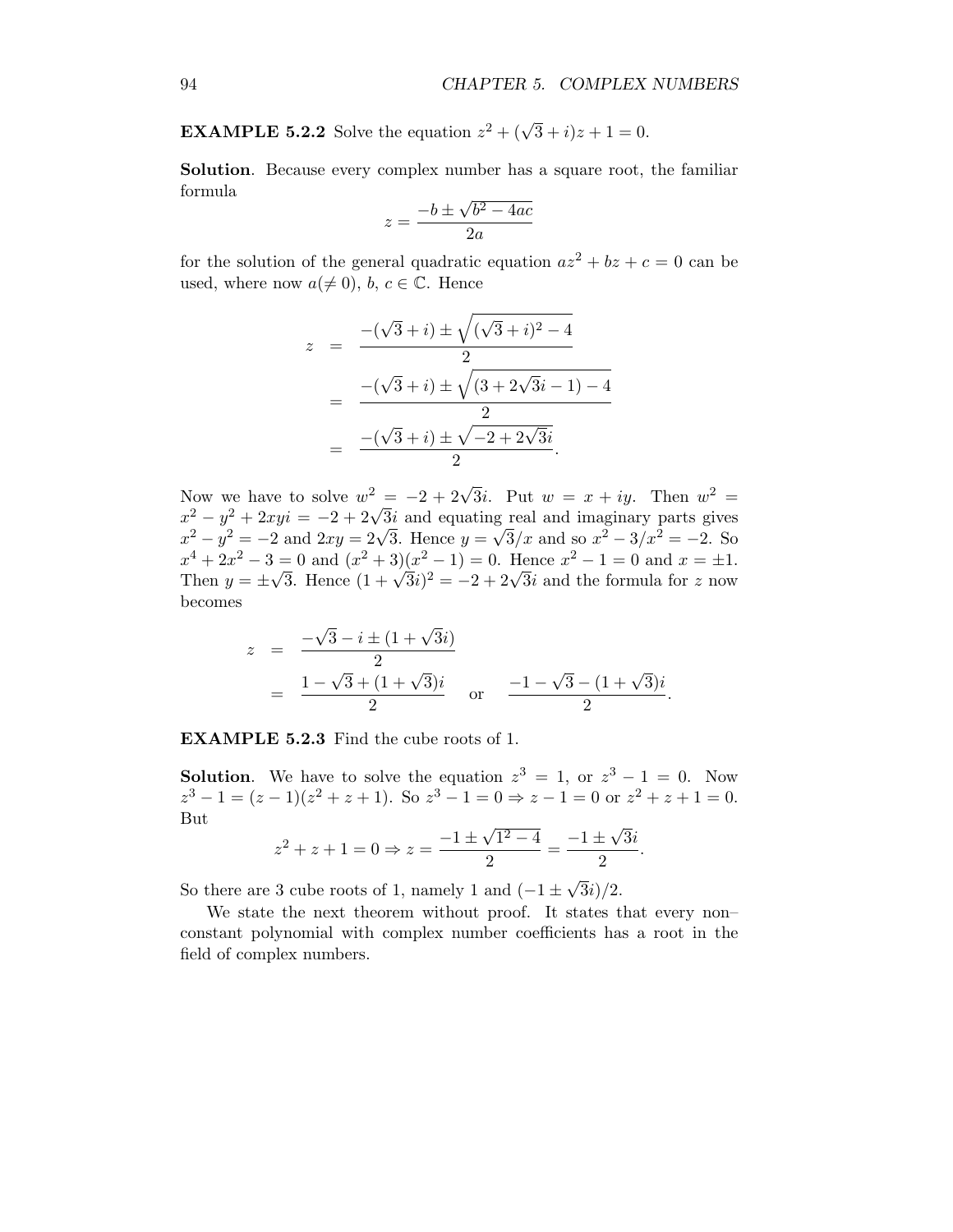**THEOREM 5.2.2 (Gauss)** If  $f(z) = a_n z^n + a_{n-1} z^{n-1} + \cdots + a_1 z + a_0$ , where  $a_n \neq 0$  and  $n \geq 1$ , then  $f(z) = 0$  for some  $z \in \mathbb{C}$ .

It follows that in view of the *factor* theorem, which states that if  $a \in F$  is a root of a polynomial  $f(z)$  with coefficients from a field F, then  $z - a$  is a factor of  $f(z)$ , that is  $f(z) = (z - a)g(z)$ , where the coefficients of  $g(z)$  also belong to  $F$ . By repeated application of this result, we can factorize any polynomial with complex coefficients into a product of linear factors with complex coefficients:

$$
f(z)=a_n(z-z_1)(z-z_2)\cdots(z-z_n).
$$

There are available a number of computational algorithms for finding good approximations to the roots of a polynomial with complex coefficients.

#### 5.3 Geometric representation of C

Complex numbers can be represented as points in the plane, using the correspondence  $x + iy \leftrightarrow (x, y)$ . The representation is known as the *Argand* diagram or complex plane. The real complex numbers lie on the  $x$ -axis, which is then called the *real axis*, while the imaginary numbers lie on the  $y$ –axis, which is known as the *imaginary axis*. The complex numbers with positive imaginary part lie in the upper half plane, while those with negative imaginary part lie in the lower half plane.

Because of the equation

$$
(x_1 + iy_1) + (x_2 + iy_2) = (x_1 + x_2) + i(y_1 + y_2),
$$

complex numbers add vectorially, using the parallellogram law. Similarly, the complex number  $z_1 - z_2$  can be represented by the vector from  $(x_2, y_2)$ to  $(x_1, y_1)$ , where  $z_1 = x_1 + iy_1$  and  $z_2 = x_2 + iy_2$ . (See Figure 5.1.)

The geometrical representation of complex numbers can be very useful when complex number methods are used to investigate properties of triangles and circles. It is very important in the branch of calculus known as Complex Function theory, where geometric methods play an important role.

We mention that the line through two distinct points  $P_1 = (x_1, y_1)$  and  $P_2 = (x_2, y_2)$  has the form  $z = (1 - t)z_1 + tz_2, t \in \mathbb{R}$ , where  $z = x + iy$  is any point on the line and  $z_i = x_i + iy_i$ ,  $i = 1, 2$ . For the line has parametric equations

$$
x = (1 - t)x_1 + tx_2, \quad y = (1 - t)y_1 + ty_2
$$

and these can be combined into a single equation  $z = (1-t)z_1 + tz_2$ .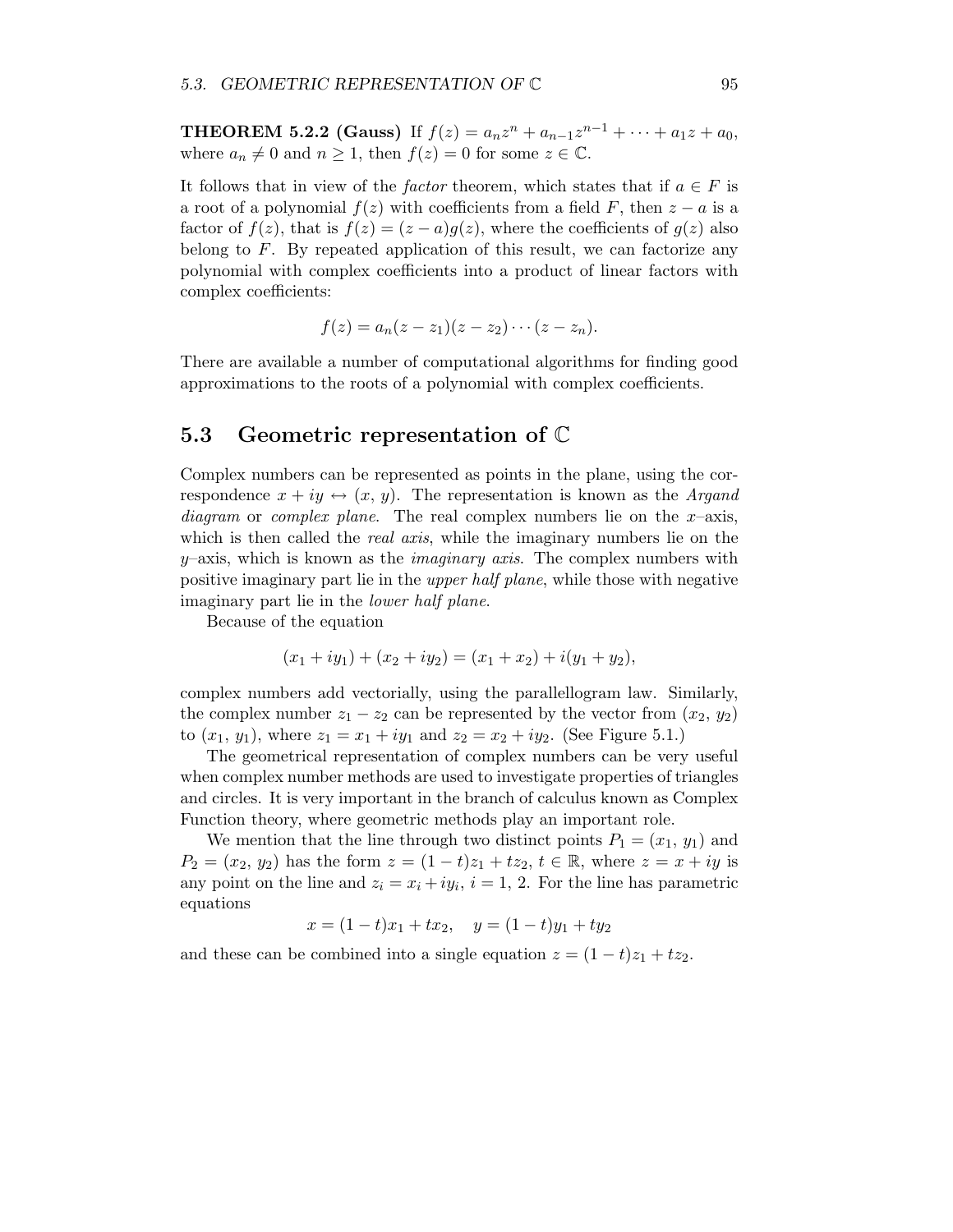

Figure 5.1: Complex addition and subraction.

Circles have various equation representations in terms of complex numbers, as will be seen later.

## 5.4 Complex conjugate

**DEFINITION 5.4.1 (Complex conjugate)** If  $z = x + iy$ , the *complex conjugate* of z is the complex number defined by  $\overline{z} = x - iy$ . Geometrically, the complex conjugate of  $z$  is obtained by reflecting  $z$  in the real axis (see Figure 5.2).

The following properties of the complex conjugate are easy to verify:

- 1.  $\overline{z_1 + z_2} = \overline{z_1} + \overline{z_2};$
- 2.  $\overline{-z} = -\overline{z}$ .
- 3.  $\overline{z_1 z_2} = \overline{z_1} \overline{z_2};$
- 4.  $\overline{z_1z_2} = \overline{z_1}\,\overline{z_2};$
- 5.  $\overline{(1/z)} = 1/\overline{z};$
- 6.  $\overline{(z_1/z_2)} = \overline{z_1}/\overline{z_2};$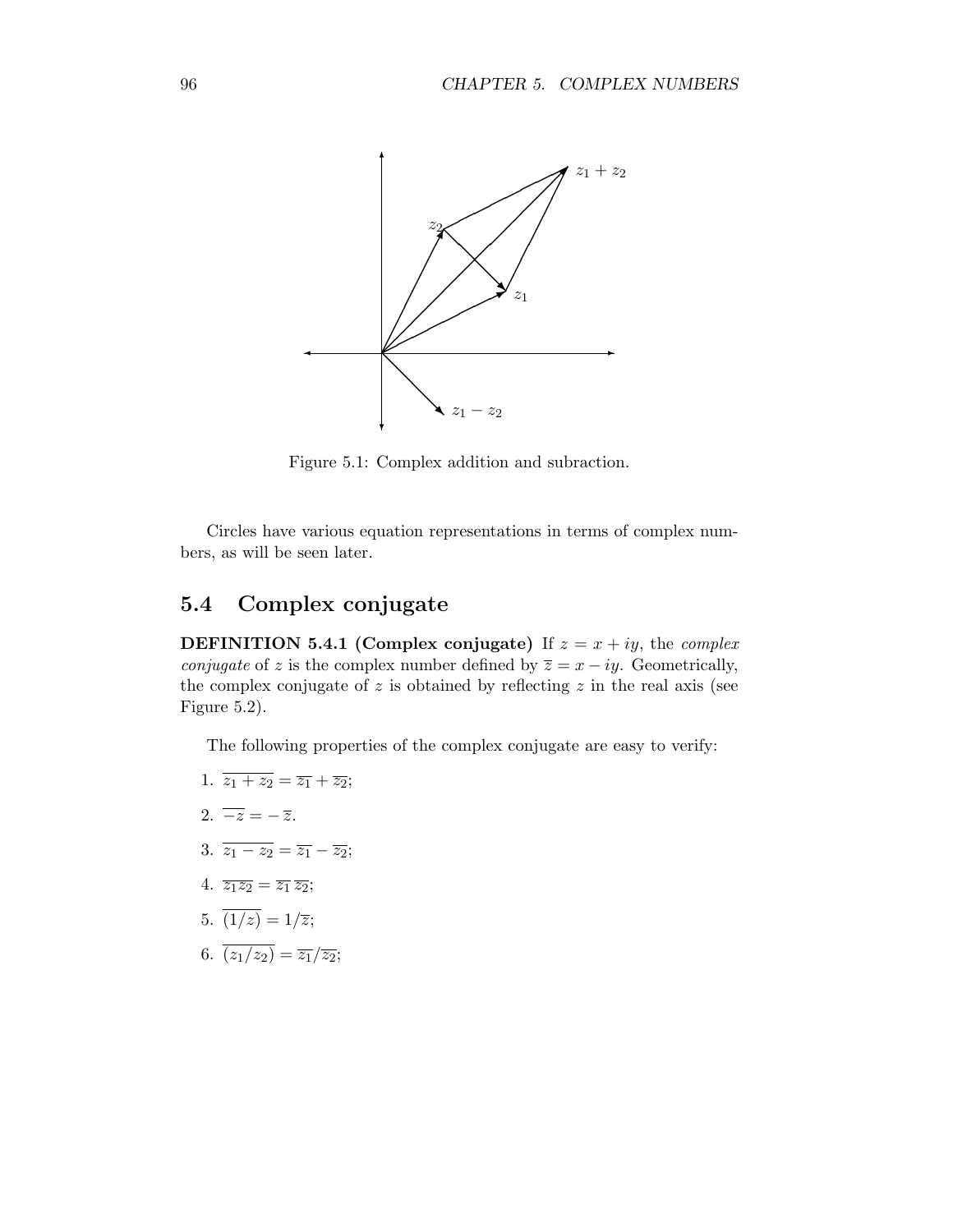

Figure 5.2: The complex conjugate of  $z: \overline{z}$ .

- 7. z is real if and only if  $\overline{z} = z$ ;
- 8. With the standard convention that the real and imaginary parts are denoted by  $\text{Re } z$  and  $\text{Im } z$ , we have

$$
\operatorname{Re} z = \frac{z + \overline{z}}{2}, \quad \operatorname{Im} z = \frac{z - \overline{z}}{2i};
$$

9. If  $z = x + iy$ , then  $z\overline{z} = x^2 + y^2$ .

**THEOREM 5.4.1** If  $f(z)$  is a polynomial with real coefficients, then its non–real roots occur in complex–conjugate pairs, i.e. if  $f(z) = 0$ , then  $f(\overline{z})=0.$ 

**Proof.** Suppose  $f(z) = a_n z^n + a_{n-1} z^{n-1} + \cdots + a_1 z + a_0 = 0$ , where  $a_n, \ldots, a_0$  are real. Then

$$
0 = \overline{0} = \overline{f(z)} = \overline{a_n z^n} + \overline{a_{n-1} z^{n-1}} + \dots + \overline{a_1 z} + \overline{a_0}
$$
  
= 
$$
\overline{a_n} \overline{z^n} + \overline{a_{n-1}} \overline{z^{n-1}} + \dots + \overline{a_1} \overline{z} + \overline{a_0}
$$
  
= 
$$
a_n \overline{z}^n + a_{n-1} \overline{z}^{n-1} + \dots + a_1 \overline{z} + a_0
$$
  
= 
$$
f(\overline{z}).
$$

EXAMPLE 5.4.1 Discuss the position of the roots of the equation

$$
z^4 = -1
$$

in the complex plane.

**Solution**. The equation  $z^4 = -1$  has real coefficients and so its roots come in complex conjugate pairs. Also if z is a root, so is  $-z$ . Also there are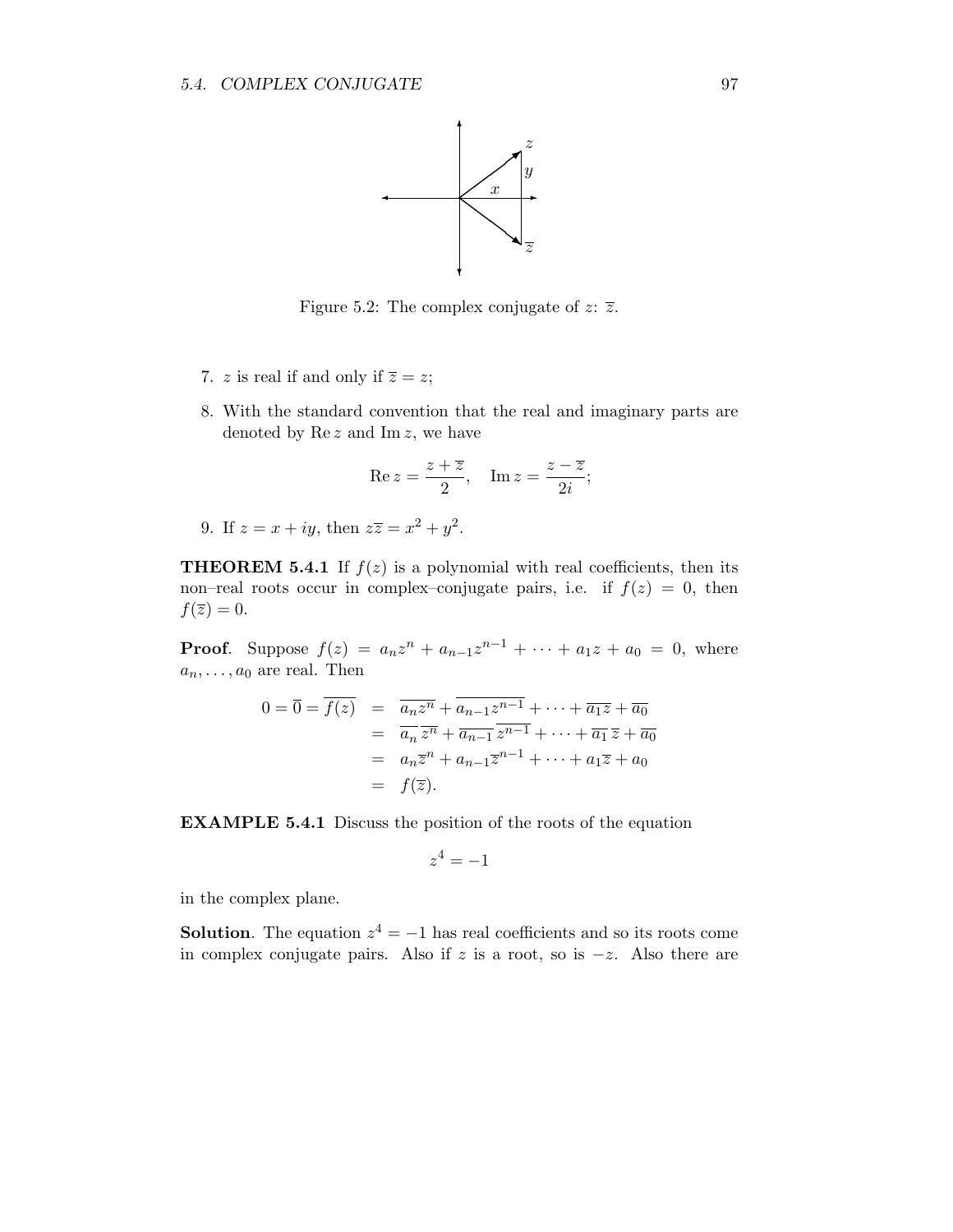clearly no real roots and no imaginary roots. So there must be one root  $w$ in the first quadrant, with all remaining roots being given by  $\overline{w}$ ,  $-w$  and  $-\overline{w}$ . In fact, as we shall soon see, the roots lie evenly spaced on the unit circle.

The following theorem is useful in deciding if a polynomial  $f(z)$  has a multiple root a; that is if  $(z - a)^m$  divides  $f(z)$  for some  $m \ge 2$ . (The proof is left as an exercise.)

**THEOREM 5.4.2** If  $f(z) = (z - a)^m g(z)$ , where  $m \ge 2$  and  $g(z)$  is a polynomial, then  $f'(a) = 0$  and the polynomial and its derivative have a common root.

From theorem 5.4.1 we obtain a result which is very useful in the explicit integration of rational functions (i.e. ratios of polynomials) with real coefficients.

**THEOREM 5.4.3** If  $f(z)$  is a non–constant polynomial with real coefficients, then  $f(z)$  can be factorized as a product of real linear factors and real quadratic factors.

**Proof.** In general  $f(z)$  will have r real roots  $z_1, \ldots, z_r$  and 2s non-real roots  $z_{r+1}, \overline{z}_{r+1}, \ldots, z_{r+s}, \overline{z}_{r+s}$ , occurring in complex-conjugate pairs by theorem 5.4.1. Then if  $a_n$  is the coefficient of highest degree in  $f(z)$ , we have the factorization

$$
f(z) = a_n(z-z_1)\cdots(z-z_r) \times \times (z-z_{r+1})(z-\overline{z}_{r+1})\cdots(z-z_{r+s})(z-\overline{z}_{r+s}).
$$

We then use the following identity for  $j = r + 1, \ldots, r + s$  which in turn shows that paired terms give rise to real quadratic factors:

$$
(z-z_j)(z-\overline{z}_j) = z^2 - (z_j + \overline{z}_j)z + z_j\overline{z}_j
$$
  
= 
$$
z^2 - 2\operatorname{Re} z_j + (x_j^2 + y_j^2),
$$

where  $z_i = x_i + iy_i$ .

A well–known example of such a factorization is the following:

**EXAMPLE 5.4.2** Find a factorization of  $z^4+1$  into real linear and quadratic factors.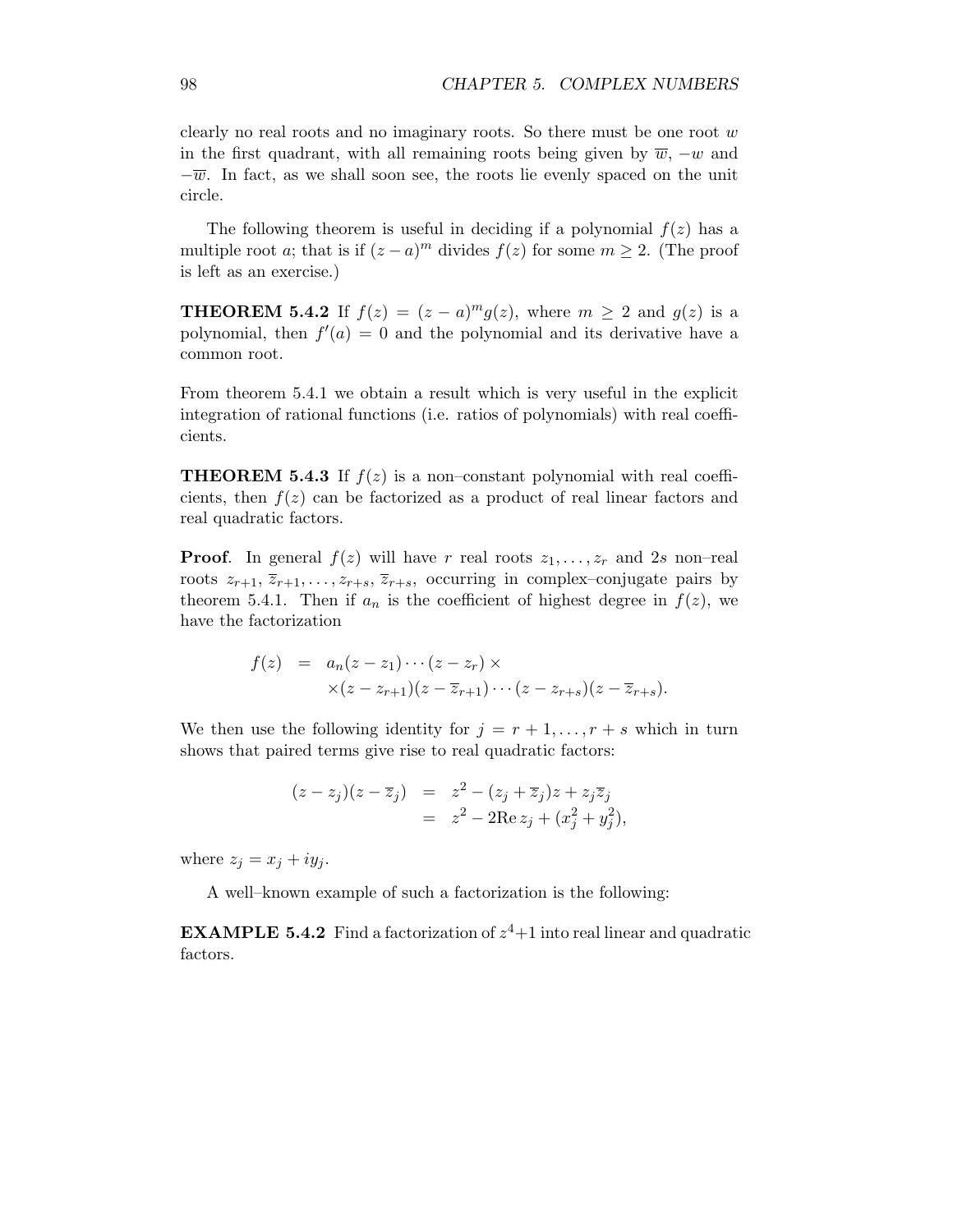

Figure 5.3: The modulus of  $z: |z|$ .

Solution. Clearly there are no real roots. Also we have the preliminary factorization  $z^4 + 1 = (z^2 - i)(z^2 + i)$ . Now the roots of  $z^2 - i$  are easily verified to be  $\pm (1 + i)/\sqrt{2}$ , so the roots of  $z^2 + i$  must be  $\pm (1 - i)/\sqrt{2}$ . In other words the roots are  $w = (1 + i)/\sqrt{2}$  and  $\overline{w}, -w, -\overline{w}$ . Grouping conjugate–complex terms gives the factorization

$$
z^{4} + 1 = (z - w)(z - \overline{w})(z + w)(z + \overline{w})
$$
  
=  $(z^{2} - 2z \text{Re } w + w \overline{w})(z^{2} + 2z \text{Re } w + w \overline{w})$   
=  $(z^{2} - \sqrt{2}z + 1)(z^{2} + \sqrt{2}z + 1).$ 

## 5.5 Modulus of a complex number

**DEFINITION 5.5.1 (Modulus)** If  $z = x + iy$ , the modulus of z is the non–negative real number |z| defined by  $|z| = \sqrt{x^2 + y^2}$ . Geometrically, the modulus of  $z$  is the distance from  $z$  to 0 (see Figure 5.3).

More generally,  $|z_1 - z_2|$  is the distance between  $z_1$  and  $z_2$  in the complex plane. For

$$
|z_1 - z_2| = |(x_1 + iy_1) - (x_2 + iy_2)| = |(x_1 - x_2) + i(y_1 - y_2)|
$$
  
=  $\sqrt{(x_1 - x_2)^2 + (y_1 - y_2)^2}.$ 

The following properties of the modulus are easy to verify, using the identity  $|z|^2 = z\overline{z}$ :

- (i)  $|z_1z_2| = |z_1||z_2|;$
- (ii)  $|z^{-1}| = |z|^{-1};$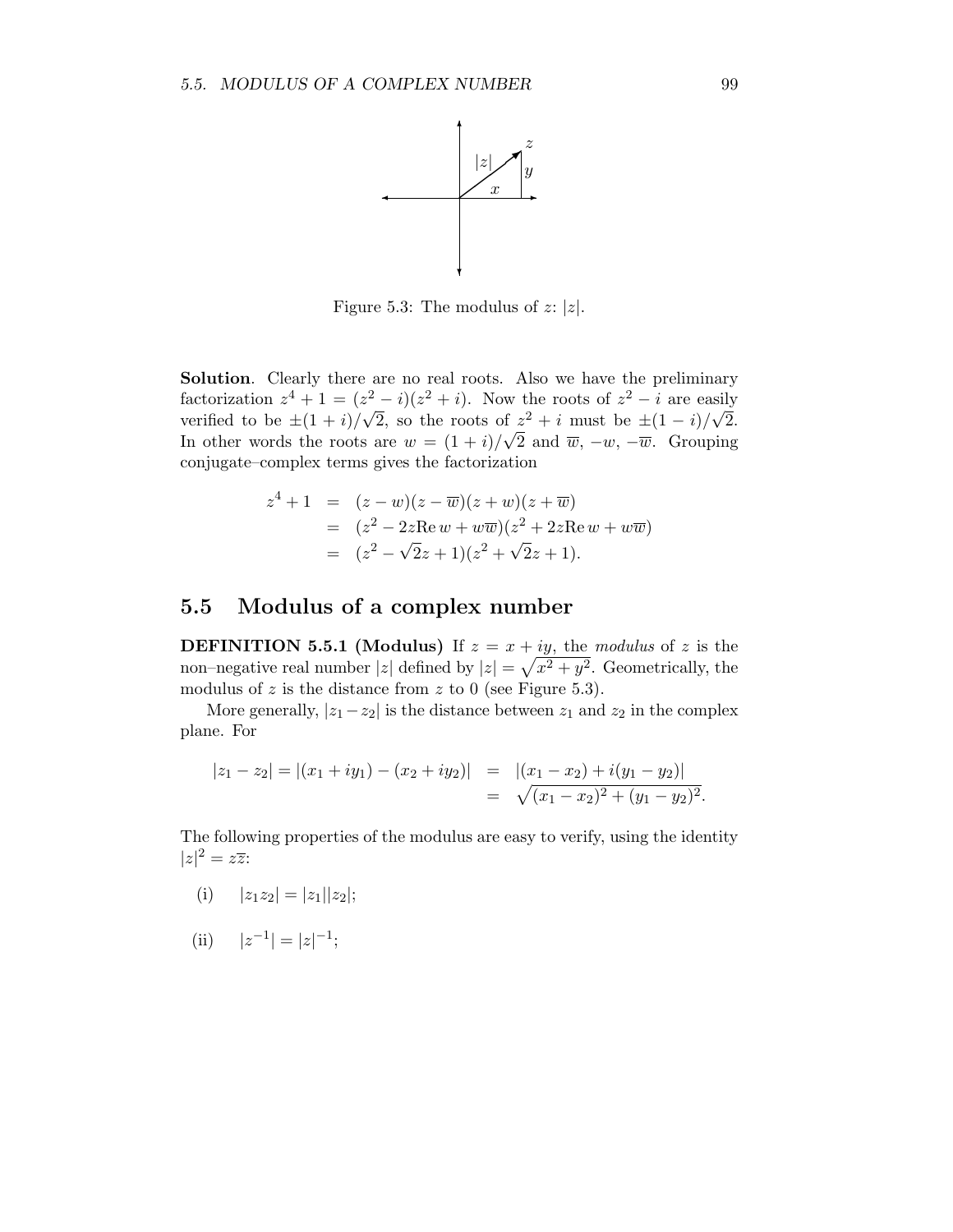(iii) 
$$
\left|\frac{z_1}{z_2}\right| = \frac{|z_1|}{|z_2|}.
$$

For example, to prove (i):

$$
\begin{array}{rcl}\n|z_1 z_2|^2 & = & (z_1 z_2) \overline{z_1 z_2} = (z_1 z_2) \overline{z_1} \, \overline{z_2} \\
& = & (z_1 \overline{z_1})(z_2 \overline{z_2}) = |z_1|^2 |z_2|^2 = (|z_1||z_2|)^2.\n\end{array}
$$

Hence  $|z_1z_2| = |z_1||z_2|$ .

**EXAMPLE 5.5.1** Find |z| when  $z = \frac{(1+i)^4}{(1+6i)(2-i)}$  $\frac{(1+i)}{(1+6i)(2-7i)}$ .

Solution.

$$
|z| = \frac{|1+i|^4}{|1+6i||2-7i|}
$$
  
= 
$$
\frac{(\sqrt{1^2+1^2})^4}{\sqrt{1^2+6^2}\sqrt{2^2+(-7)^2}}
$$
  
= 
$$
\frac{4}{\sqrt{37}\sqrt{53}}.
$$

**THEOREM 5.5.1 (Ratio formulae)** If z lies on the line through  $z_1$  and z2:

$$
z = (1-t)z_1 + tz_2, \quad t \in \mathbb{R},
$$

we have the useful ratio formulae:

(i) 
$$
\left| \frac{z - z_1}{z - z_2} \right| = \left| \frac{t}{1 - t} \right|
$$
 if  $z \neq z_2$ ,  
\n(ii)  $\left| \frac{z - z_1}{z_1 - z_2} \right| = |t|$ .

Circle equations. The equation  $|z - z_0| = r$ , where  $z_0 \in \mathbb{C}$  and  $r >$ 0, represents the circle centre  $z_0$  and radius r. For example the equation  $|z - (1 + 2i)| = 3$  represents the circle  $(x - 1)^2 + (y - 2)^2 = 9$ .

Another useful circle equation is the circle of Apollonius :

$$
\left|\frac{z-a}{z-b}\right|=\lambda,
$$

where a and b are distinct complex numbers and  $\lambda$  is a positive real number,  $\lambda \neq 1$ . (If  $\lambda = 1$ , the above equation represents the perpendicular bisector of the segment joining  $a$  and  $b$ .)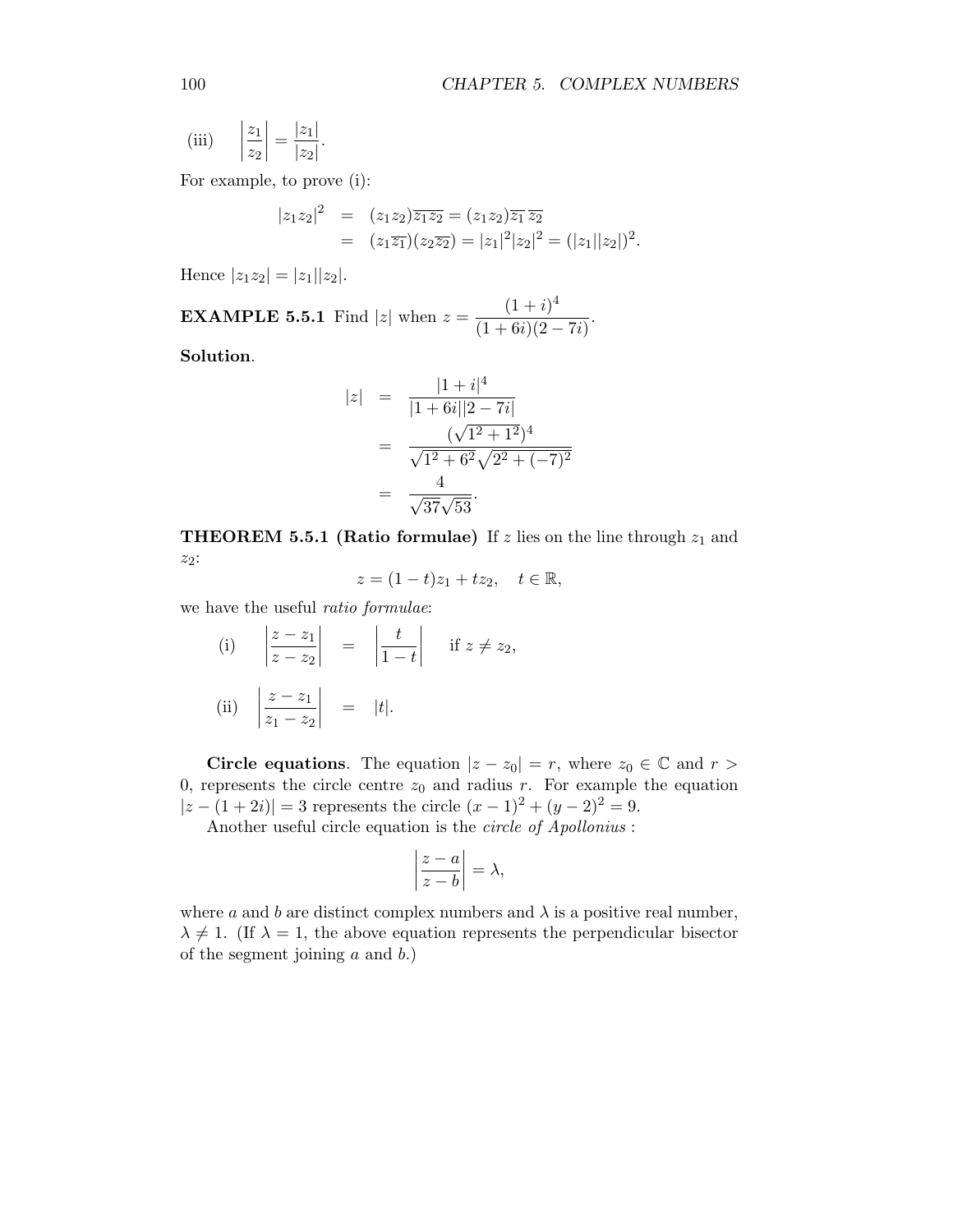

Figure 5.4: Apollonius circles:  $\frac{|z+2i|}{|z-2i|} = \frac{1}{4}$  $\frac{1}{4}, \frac{3}{8}$  $\frac{3}{8}, \frac{1}{2}$  $\frac{1}{2}, \frac{5}{8}$  $\frac{5}{8}$ ;  $\frac{4}{1}$  $\frac{4}{1}, \frac{8}{3}$  $\frac{8}{3}, \frac{2}{1}$  $\frac{2}{1}, \frac{8}{5}$  $\frac{8}{5}$ .

An algebraic proof that the above equation represents a circle, runs as follows. We use the following identities:

(i) 
$$
|z - a|^2 = |z|^2 - 2\text{Re}(\overline{z}a) + |a|^2
$$
  
\n(ii)  $\text{Re}(z_1 \pm z_2) = \text{Re } z_1 \pm \text{Re } z_2$   
\n(iii)  $\text{Re}(tz) = t\text{Re } z \text{ if } t \in \mathbb{R}$ .

We have

$$
\begin{aligned}\n\left|\frac{z-a}{z-b}\right| &= \lambda \Leftrightarrow |z-a|^2 = \lambda^2 |z-b|^2 \\
&\Leftrightarrow |z|^2 - 2\operatorname{Re}\left\{\overline{z}a\right\} + |a|^2 = \lambda^2 (|z|^2 - 2\operatorname{Re}\left\{\overline{z}b\right\} + |b|^2) \\
&\Leftrightarrow (1-\lambda^2)|z|^2 - 2\operatorname{Re}\left\{\overline{z}(a-\lambda^2b)\right\} = \lambda^2 |b|^2 - |a|^2 \\
&\Leftrightarrow |z|^2 - 2\operatorname{Re}\left\{\overline{z}\left(\frac{a-\lambda^2b}{1-\lambda^2}\right)\right\} = \frac{\lambda^2 |b|^2 - |a|^2}{1-\lambda^2} \\
&\Leftrightarrow |z|^2 - 2\operatorname{Re}\left\{\overline{z}\left(\frac{a-\lambda^2b}{1-\lambda^2}\right)\right\} + \left|\frac{a-\lambda^2b}{1-\lambda^2}\right|^2 = \frac{\lambda^2 |b|^2 - |a|^2}{1-\lambda^2} + \left|\frac{a-\lambda^2b}{1-\lambda^2}\right|^2.\n\end{aligned}
$$

Now it is easily verified that

$$
|a - \lambda^2 b|^2 + (1 - \lambda^2)(\lambda^2 |b|^2 - |a|^2) = \lambda^2 |a - b|^2.
$$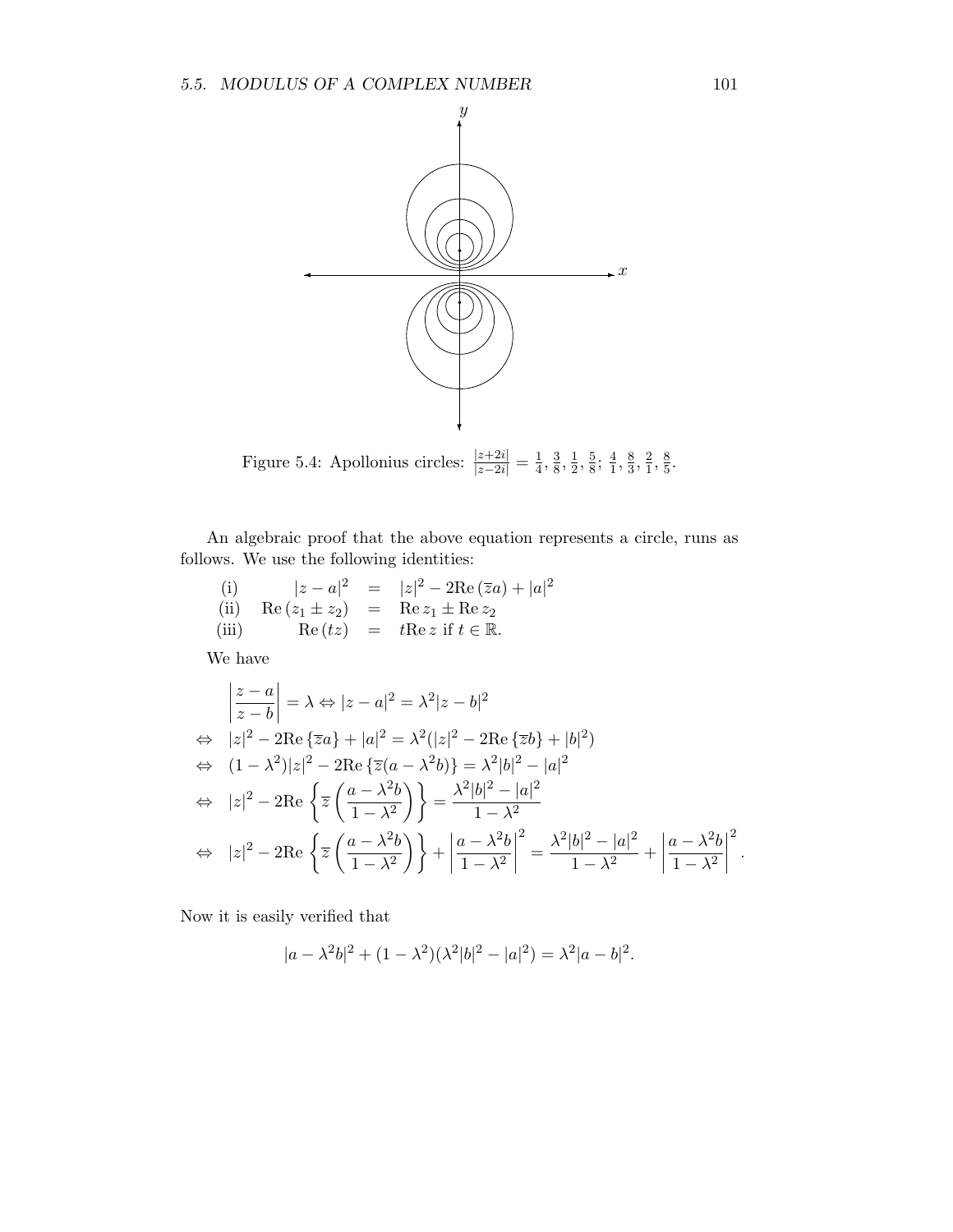So we obtain

$$
\left|\frac{z-a}{z-b}\right| = \lambda \quad \Leftrightarrow \quad \left|z - \left(\frac{a-\lambda^2b}{1-\lambda^2}\right)\right|^2 = \frac{\lambda^2|a-b|^2}{|1-\lambda^2|^2}
$$

$$
\Leftrightarrow \quad \left|z - \left(\frac{a-\lambda^2b}{1-\lambda^2}\right)\right| = \frac{\lambda|a-b|}{|1-\lambda^2|}.
$$

The last equation represents a circle centre  $z_0$ , radius r, where

$$
z_0 = \frac{a - \lambda^2 b}{1 - \lambda^2} \quad \text{and} \quad r = \frac{\lambda |a - b|}{|1 - \lambda^2|}.
$$

There are two special points on the circle of Apollonius, the points  $z_1$  and  $z_2$  defined by

$$
\frac{z_1 - a}{z_1 - b} = \lambda \quad \text{and} \quad \frac{z_2 - a}{z_2 - b} = -\lambda,
$$
  

$$
z_1 = \frac{a - \lambda b}{1 - \lambda} \quad \text{and} \quad z_2 = \frac{a + \lambda b}{1 + \lambda}.
$$
 (5.3)

or

It is easy to verify that  $z_1$  and  $z_2$  are distinct points on the line through  $a$ and b and that  $z_0 = \frac{z_1+z_2}{2}$ . Hence the circle of Apollonius is the circle based on the segment  $z_1$ ,  $z_2$  as diameter.

EXAMPLE 5.5.2 Find the centre and radius of the circle

$$
|z - 1 - i| = 2|z - 5 - 2i|.
$$

Solution. Method 1. Proceed algebraically and simplify the equation

$$
|x + iy - 1 - i| = 2|x + iy - 5 - 2i|
$$

or

$$
|x - 1 + i(y - 1)| = 2|x - 5 + i(y - 2)|.
$$

Squaring both sides gives

$$
(x-1)2 + (y-1)2 = 4((x-5)2 + (y-2)2),
$$

which reduces to the circle equation

$$
x^{2} + y^{2} - \frac{38}{3}x - \frac{14}{3}y + 38 = 0.
$$

Completing the square gives

$$
(x - \frac{19}{3})^2 + (y - \frac{7}{3})^2 = \left(\frac{19}{3}\right)^2 + \left(\frac{7}{3}\right)^2 - 38 = \frac{68}{9},
$$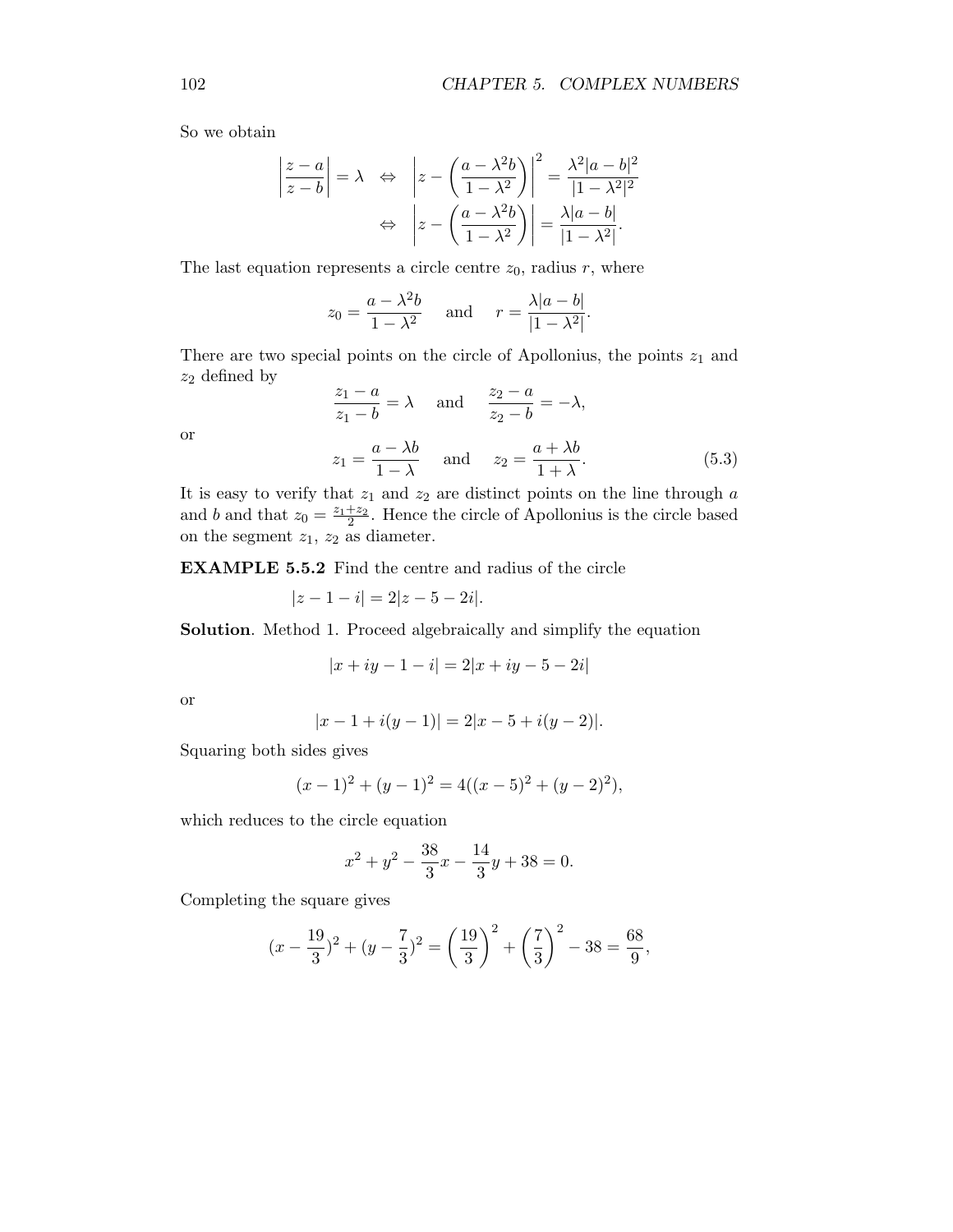

Figure 5.5: The argument of z:  $\arg z = \theta$ .

so the centre is  $\left(\frac{19}{3}, \frac{7}{3}\right)$  $(\frac{7}{3})$  and the radius is  $\sqrt{\frac{68}{9}}$  $\frac{58}{9}$ . Method 2. Calculate the diametrical points  $z_1$  and  $z_2$  defined above by equations 5.3:

$$
z_1 - 1 - i = 2(z_1 - 5 - 2i)
$$
  
\n
$$
z_2 - 1 - i = -2(z_2 - 5 - 2i).
$$

We find  $z_1 = 9 + 3i$  and  $z_2 = (11 + 5i)/3$ . Hence the centre  $z_0$  is given by

$$
z_0 = \frac{z_1 + z_2}{2} = \frac{19}{3} + \frac{7}{3}i
$$

and the radius  $r$  is given by

$$
r = |z_1 - z_0| = \left| \left( \frac{19}{3} + \frac{7}{3}i \right) - (9 + 3i) \right| = \left| -\frac{8}{3} - \frac{2}{3}i \right| = \frac{\sqrt{68}}{3}.
$$

## 5.6 Argument of a complex number

Let  $z = x + iy$  be a non-zero complex number,  $r = |z| = \sqrt{x^2 + y^2}$ . Then we have  $x = r \cos \theta$ ,  $y = r \sin \theta$ , where  $\theta$  is the angle made by z with the positive x–axis. So  $\theta$  is unique up to addition of a multiple of  $2\pi$  radians.

**DEFINITION 5.6.1 (Argument)** Any number  $\theta$  satisfying the above pair of equations is called an *argument* of z and is denoted by  $\arg z$ . The particular argument of z lying in the range  $-\pi < \theta \leq \pi$  is called the *principal argument* of z and is denoted by  $\text{Arg } z$  (see Figure 5.5).

We have  $z = r \cos \theta + ir \sin \theta = r(\cos \theta + i \sin \theta)$  and this representation of z is called the polar representation or modulus–argument form of z.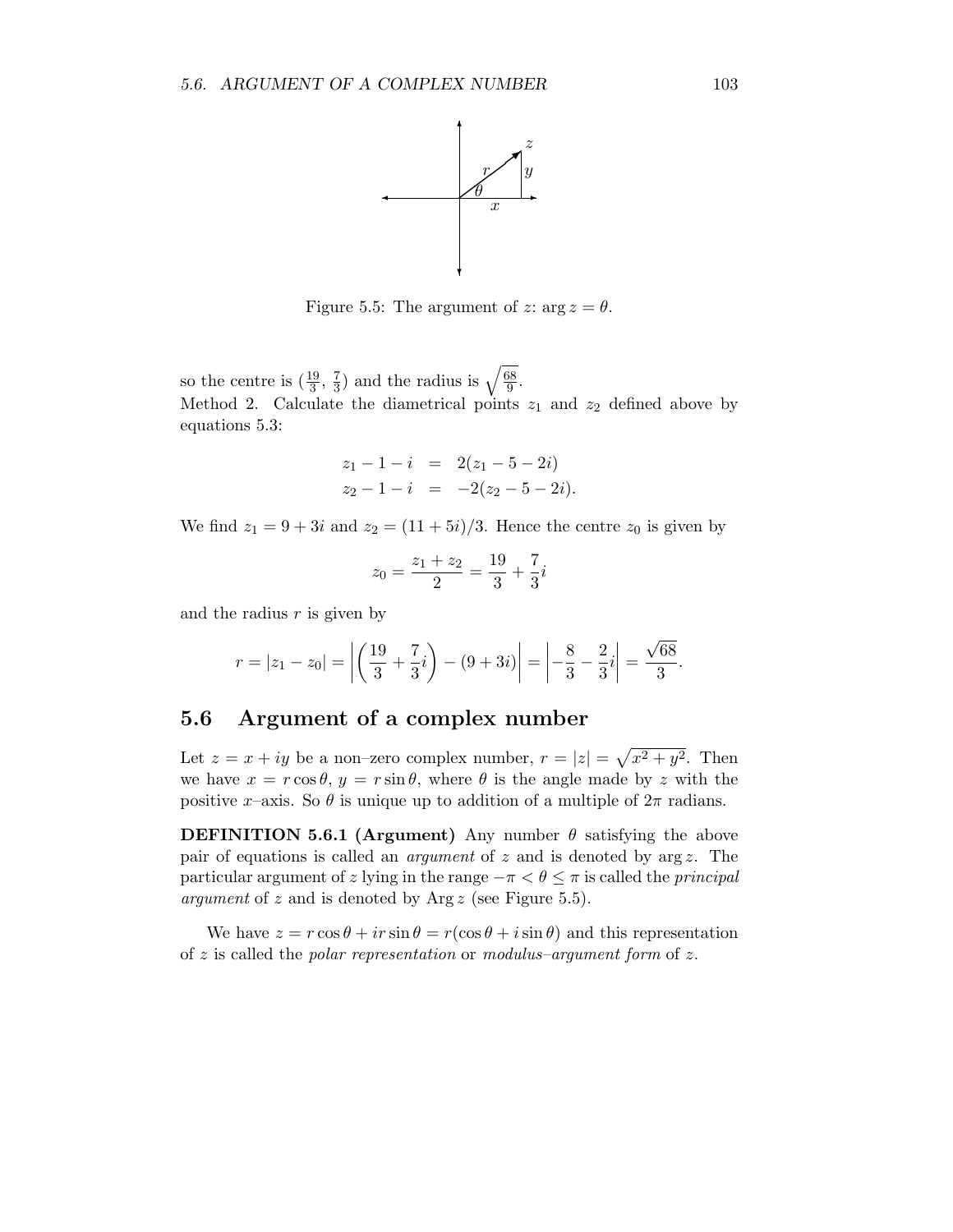**EXAMPLE 5.6.1** Arg 1 = 0, Arg (-1) =  $\pi$ , Arg  $i = \frac{\pi}{2}$  $\frac{\pi}{2}$ , Arg  $(-i) = -\frac{\pi}{2}$  $\frac{\pi}{2}$ .

We note that  $y/x = \tan \theta$  if  $x \neq 0$ , so  $\theta$  is determined by this equation up to a multiple of  $\pi$ . In fact

$$
Arg z = \tan^{-1} \frac{y}{x} + k\pi,
$$

where  $k = 0$  if  $x > 0$ ;  $k = 1$  if  $x < 0$ ,  $y > 0$ ;  $k = -1$  if  $x < 0$ ,  $y < 0$ .

To determine Arg z graphically, it is simplest to draw the triangle formed by the points  $0, x, z$  on the complex plane, mark in the positive acute angle  $\alpha$  between the rays 0, x and 0, z and determine Arg z geometrically, using the fact that  $\alpha = \tan^{-1}(|y|/|x|)$ , as in the following examples:

**EXAMPLE 5.6.2** Determine the principal argument of  $z$  for the followig complex numbers:

$$
z = 4 + 3i, -4 + 3i, -4 - 3i, 4 - 3i.
$$

**Solution.** Referring to Figure 5.6, we see that  $Arg z$  has the values

$$
\alpha,\ \pi-\alpha,\ -\pi+\alpha,\ -\alpha,
$$

where  $\alpha = \tan^{-1} \frac{3}{4}$ .

An important property of the argument of a complex number states that the sum of the arguments of two non–zero complex numbers is an argument of their product:

**THEOREM 5.6.1** If  $\theta_1$  and  $\theta_2$  are arguments of  $z_1$  and  $z_2$ , then  $\theta_1 + \theta_2$ is an argument of  $z_1z_2$ .

**Proof.** Let  $z_1$  and  $z_2$  have polar representations  $z_1 = r_1(\cos \theta_1 + i \sin \theta_1)$ and  $z_2 = r_2(\cos \theta_2 + i \sin \theta_2)$ . Then

$$
z_1 z_2 = r_1(\cos \theta_1 + i \sin \theta_1) r_2(\cos \theta_2 + i \sin \theta_2)
$$
  
=  $r_1 r_2(\cos \theta_1 \cos \theta_2 - \sin \theta_1 \sin \theta_2 + i(\cos \theta_1 \sin \theta_2 + \sin \theta_1 \cos \theta_2))$   
=  $r_1 r_2(\cos (\theta_1 + \theta_2) + i \sin (\theta_1 + \theta_2)),$ 

which is the polar representation of  $z_1z_2$ , as  $r_1r_2 = |z_1||z_2| = |z_1z_2|$ . Hence  $\theta_1 + \theta_2$  is an argument of  $z_1z_2$ .

An easy induction gives the following generalization to a product of  $n$ complex numbers: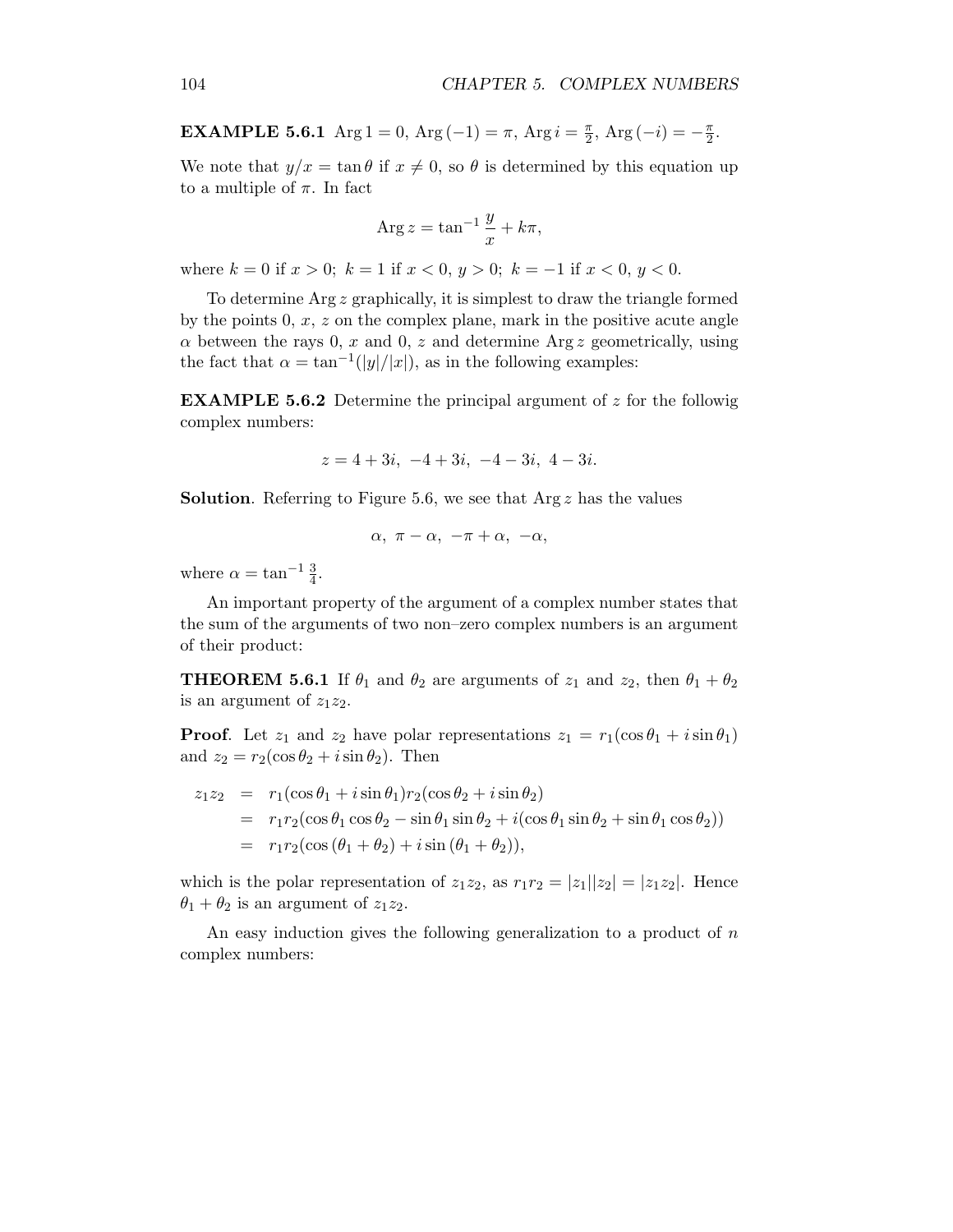

Figure 5.6: Argument examples.

**COROLLARY 5.6.1** If  $\theta_1, \ldots, \theta_n$  are arguments for  $z_1, \ldots, z_n$  respectively, then  $\theta_1 + \cdots + \theta_n$  is an argument for  $z_1 \cdots z_n$ .

Taking  $\theta_1 = \cdots = \theta_n = \theta$  in the previous corollary gives

**COROLLARY 5.6.2** If  $\theta$  is an argument of z, then  $n\theta$  is an argument for  $z^n$ .

**THEOREM 5.6.2** If  $\theta$  is an argument of the non–zero complex number z, then  $-\theta$  is an argument of  $z^{-1}$ .

**Proof.** Let  $\theta$  be an argument of z. Then  $z = r(\cos \theta + i \sin \theta)$ , where  $r = |z|$ . Hence

$$
z^{-1} = r^{-1}(\cos\theta + i\sin\theta)^{-1}
$$
  
=  $r^{-1}(\cos\theta - i\sin\theta)$   
=  $r^{-1}(\cos(-\theta) + i\sin(-\theta)).$ 

Now  $r^{-1} = |z|^{-1} = |z^{-1}|$ , so  $-\theta$  is an argument of  $z^{-1}$ .

**COROLLARY 5.6.3** If  $\theta_1$  and  $\theta_2$  are arguments of  $z_1$  and  $z_2$ , then  $\theta_1 - \theta_2$ is an argument of  $z_1/z_2$ .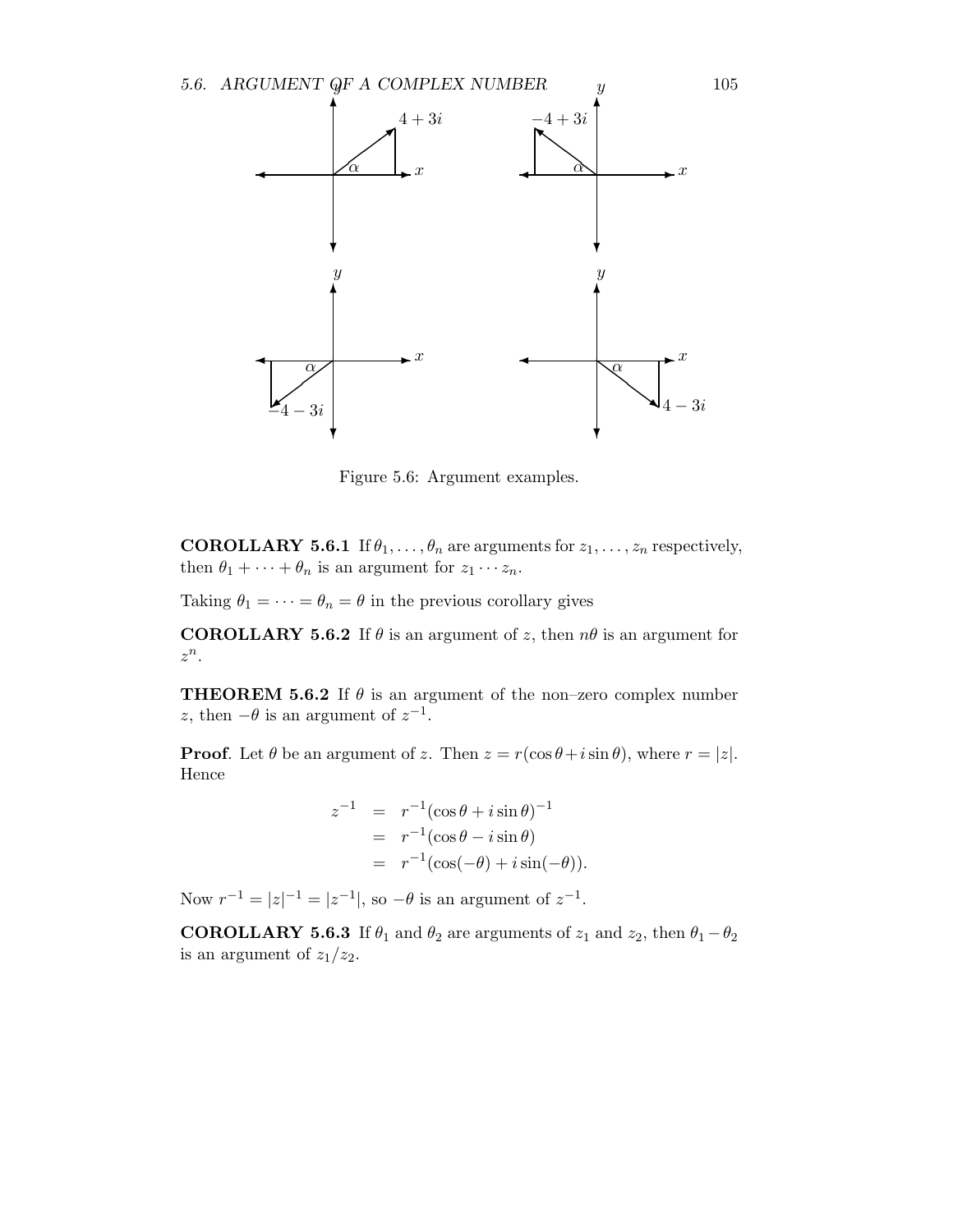In terms of principal arguments, we have the following equations:

(i) 
$$
\text{Arg}(z_1z_2) = \text{Arg } z_1 + \text{Arg } z_2 + 2k_1\pi,
$$
  
\n(ii)  $\text{Arg}(z^{-1}) = -\text{Arg } z + 2k_2\pi,$   
\n(iii)  $\text{Arg}(z_1/z_2) = \text{Arg } z_1 - \text{Arg } z_2 + 2k_3\pi,$   
\n(iv)  $\text{Arg}(z_1 \cdots z_n) = \text{Arg } z_1 + \cdots + \text{Arg } z_n + 2k_4\pi,$   
\n(v)  $\text{Arg}(z^n) = n \text{Arg } z + 2k_5\pi,$   
\nwhere  $k_1, k_2, k_3, k_4, k_5$  are integers.

In numerical examples, we can write (i), for example, as

$$
Arg(z_1z_2) \equiv Arg z_1 + Arg z_2.
$$

EXAMPLE 5.6.3 Find the modulus and principal argument of

$$
z = \left(\frac{\sqrt{3} + i}{1 + i}\right)^{17}
$$

and hence express  $z$  in modulus–argument form.

Solution. 
$$
|z| = \frac{|\sqrt{3} + i|^{17}}{|1 + i|^{17}} = \frac{2^{17}}{(\sqrt{2})^{17}} = 2^{17/2}.
$$
  
\n
$$
\text{Arg } z \equiv 17 \text{Arg} \left( \frac{\sqrt{3} + i}{1 + i} \right)
$$
\n
$$
= 17 (\text{Arg } (\sqrt{3} + i) - \text{Arg } (1 + i))
$$
\n
$$
= 17 \left( \frac{\pi}{6} - \frac{\pi}{4} \right) = \frac{-17\pi}{12}.
$$

Hence Arg  $z = \left(\frac{-17\pi}{12}\right) + 2k\pi$ , where k is an integer. We see that  $k = 1$  and hence  $\text{Arg } z = \frac{7\pi}{12}$ . Consequently  $z = 2^{17/2} \left( \cos \frac{7\pi}{12} + i \sin \frac{7\pi}{12} \right)$ .

**DEFINITION 5.6.2** If  $\theta$  is a real number, then we define  $e^{i\theta}$  by

$$
e^{i\theta} = \cos\theta + i\sin\theta.
$$

More generally, if  $z = x + iy$ , then we define  $e^z$  by

$$
e^z = e^x e^{iy}.
$$

For example,

$$
e^{\frac{i\pi}{2}} = i, e^{i\pi} = -1, e^{-\frac{i\pi}{2}} = -i.
$$

The following properties of the complex exponential function are left as exercises: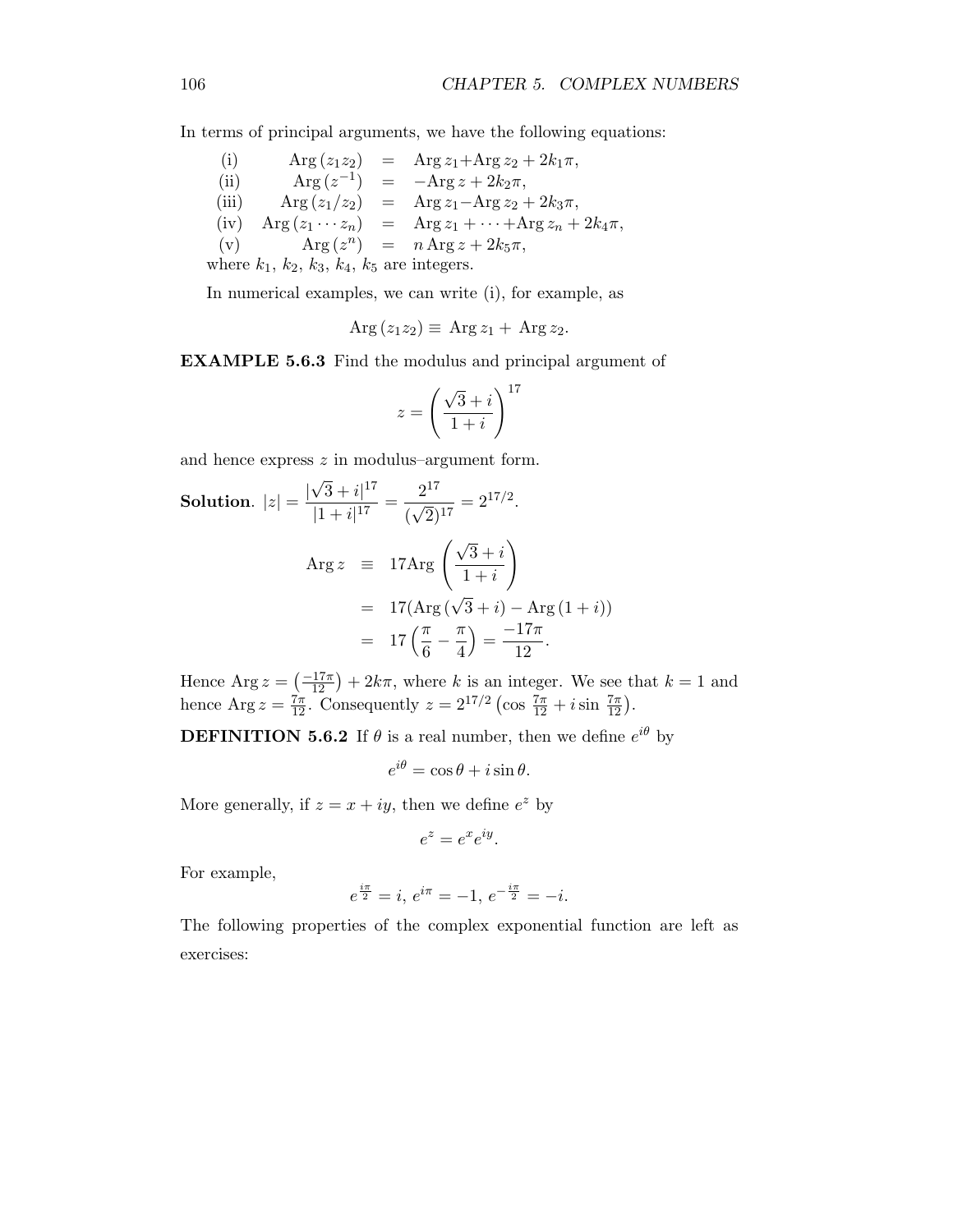**THEOREM 5.6.3** (i) 
$$
e^{z_1}e^{z_2} = e^{z_1+z_2}
$$
,  
\n(ii)  $e^{z_1} \cdots e^{z_n} = e^{z_1+\cdots+z_n}$ ,  
\n(iii)  $e^z \neq 0$ ,  
\n(iv)  $(e^z)^{-1} = e^{-z}$ ,  
\n(v)  $e^{z_1}/e^{z_2} = e^{z_1-z_2}$ ,  
\n(vi)  $\overline{e^z} = e^{\overline{z}}$ .

THEOREM 5.6.4 The equation

 $e^z=1$ 

has the complete solution  $z = 2k\pi i$ ,  $k \in \mathbb{Z}$ .

Proof. First we observe that

$$
e^{2k\pi i} = \cos(2k\pi) + i\sin(2k\pi) = 1.
$$

Conversely, suppose  $e^z = 1$ ,  $z = x + iy$ . Then  $e^x(\cos y + i \sin y) = 1$ . Hence  $e^x \cos y = 1$  and  $e^x \sin y = 0$ . Hence  $\sin y = 0$  and so  $y = n\pi$ ,  $n \in \mathbb{Z}$ . Then  $e^x \cos(n\pi) = 1$ , so  $e^x(-1)^n = 1$ , from which follows  $(-1)^n = 1$  as  $e^x > 0$ . Hence  $n = 2k, k \in \mathbb{Z}$  and  $e^x = 1$ . Hence  $x = 0$  and  $z = 2k\pi i$ .

## 5.7 De Moivre's theorem

The next theorem has many uses and is a special case of theorem 5.6.3(ii). Alternatively it can be proved directly by induction on n.

**THEOREM 5.7.1 (De Moivre)** If  $n$  is a positive integer, then

$$
(\cos \theta + i \sin \theta)^n = \cos n\theta + i \sin n\theta.
$$

As a first application, we consider the equation  $z^n = 1$ .

**THEOREM 5.7.2** The equation  $z^n = 1$  has n distinct solutions, namely the complex numbers  $\zeta_k = e^{\frac{2k\pi i}{n}}, k = 0, 1, ..., n-1$ . These lie equally spaced on the unit circle  $|z|=1$  and are obtained by starting at 1, moving round the circle anti-clockwise, incrementing the argument in steps of  $\frac{2\pi}{n}$ . (See Figure 5.7)

We notice that the roots are the powers of the special root  $\zeta = e^{\frac{2\pi i}{n}}$ .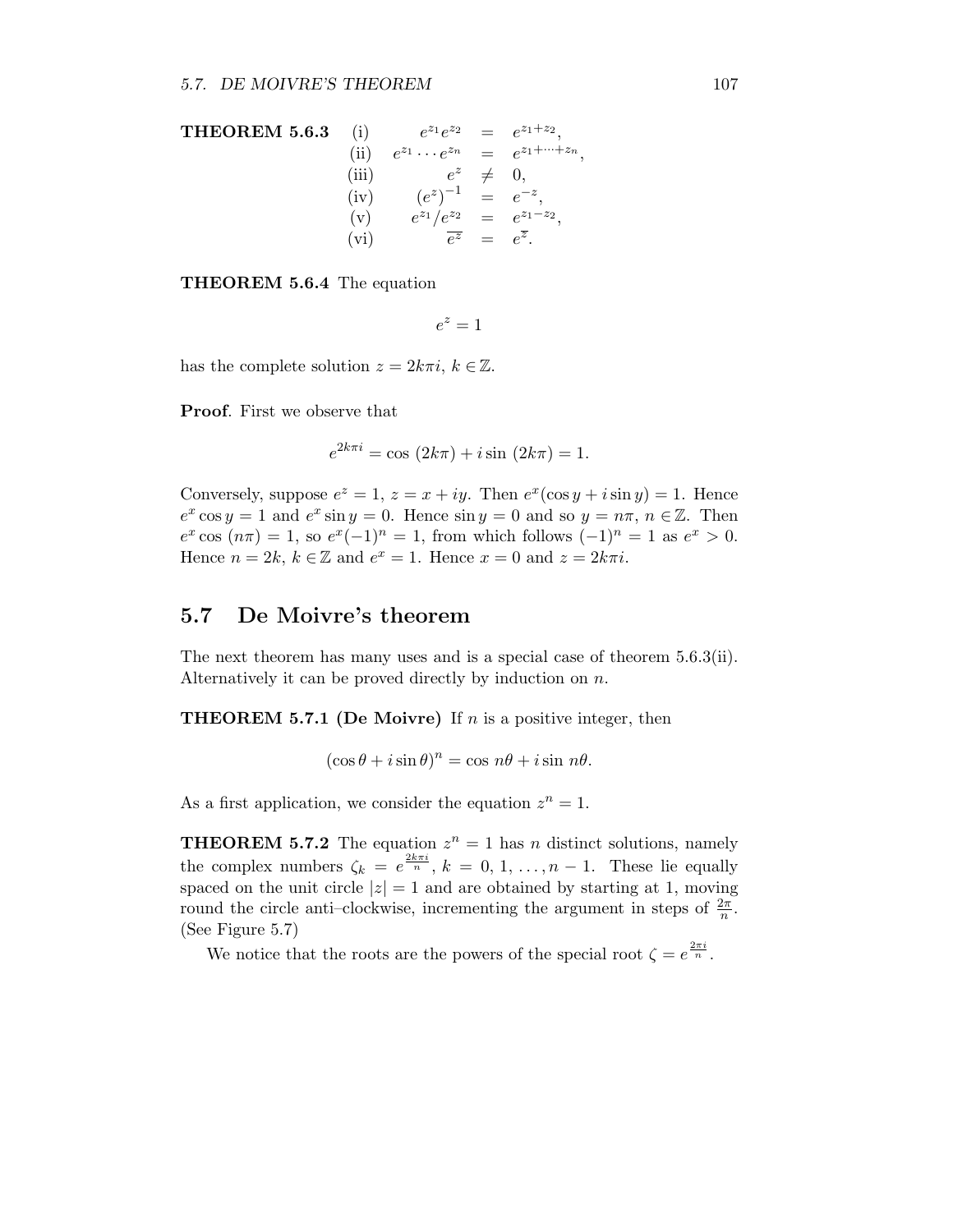

Figure 5.7: The nth roots of unity.

**Proof.** With  $\zeta_k$  defined as above,

$$
\zeta_k^n = \left(e^{\frac{2k\pi i}{n}}\right)^n = e^{\frac{2k\pi i}{n}n} = 1,
$$

by De Moivre's theorem. However  $|\zeta_k| = 1$  and  $\arg \zeta_k = \frac{2k\pi}{n}$  $\frac{k\pi}{n}$ , so the complex numbers  $\zeta_k$ ,  $k = 0, 1, \ldots, n-1$ , lie equally spaced on the unit circle. Consequently these numbers must be precisely all the roots of  $z^n - 1$ . For the polynomial  $z^n - 1$ , being of degree n over a field, can have at most n distinct roots in that field.

The more general equation  $z^n = a$ , where  $a \in \mathcal{C}$ ,  $a \neq 0$ , can be reduced to the previous case:

Let  $\alpha$  be argument of z, so that  $a = |a|e^{i\alpha}$ . Then if  $w = |a|^{1/n}e^{\frac{i\alpha}{n}}$ , we have

$$
w^{n} = (|a|^{1/n}e^{\frac{i\alpha}{n}})^{n}
$$
  
=  $(|a|^{1/n})^{n} (e^{\frac{i\alpha}{n}})^{n}$   
=  $|a|e^{i\alpha} = a.$ 

So  $w$  is a particular solution. Substituting for  $a$  in the original equation, we get  $z^n = w^n$ , or  $(z/w)^n = 1$ . Hence the complete solution is  $z/w =$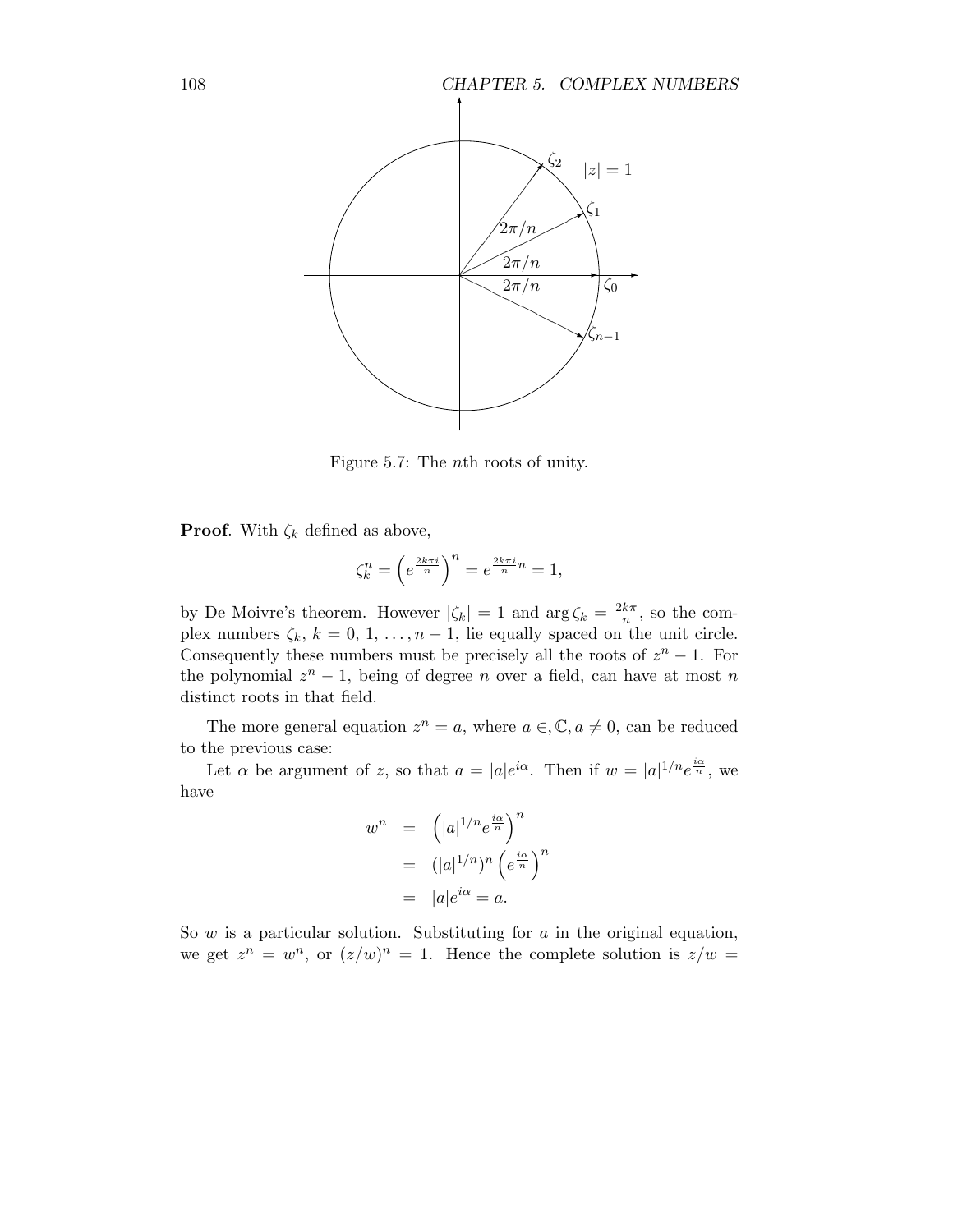

Figure 5.8: The roots of  $z^n = a$ .

$$
e^{\frac{2k\pi i}{n}}
$$
,  $k = 0, 1, ..., n - 1$ , or  

$$
z_k = |a|^{1/n} e^{\frac{i\alpha}{n}} e^{\frac{2k\pi i}{n}} = |a|^{1/n} e^{\frac{i(\alpha + 2k\pi)}{n}},
$$
(5.4)

 $k = 0, 1, \ldots, n - 1$ . So the roots are equally spaced on the circle

 $|z| = |a|^{1/n}$ 

and are generated from the special solution having argument equal to  $(\arg a)/n$ , by incrementing the argument in steps of  $2\pi/n$ . (See Figure 5.8.)

**EXAMPLE 5.7.1** Factorize the polynomial  $z^5 - 1$  as a product of real linear and quadratic factors.

**Solution**. The roots are 1,  $e^{\frac{2\pi i}{5}}$ ,  $e^{\frac{-2\pi i}{5}}$ ,  $e^{\frac{4\pi i}{5}}$ ,  $e^{\frac{-4\pi i}{5}}$ , using the fact that nonreal roots come in conjugate–complex pairs. Hence

$$
z^{5}-1=(z-1)(z-e^{\frac{2\pi i}{5}})(z-e^{\frac{-2\pi i}{5}})(z-e^{\frac{4\pi i}{5}})(z-e^{\frac{-4\pi i}{5}}).
$$

Now

$$
(z - e^{\frac{2\pi i}{5}})(z - e^{\frac{-2\pi i}{5}}) = z^2 - z(e^{\frac{2\pi i}{5}} + e^{\frac{-2\pi i}{5}}) + 1
$$
  
=  $z^2 - 2z \cos \frac{2\pi}{5} + 1.$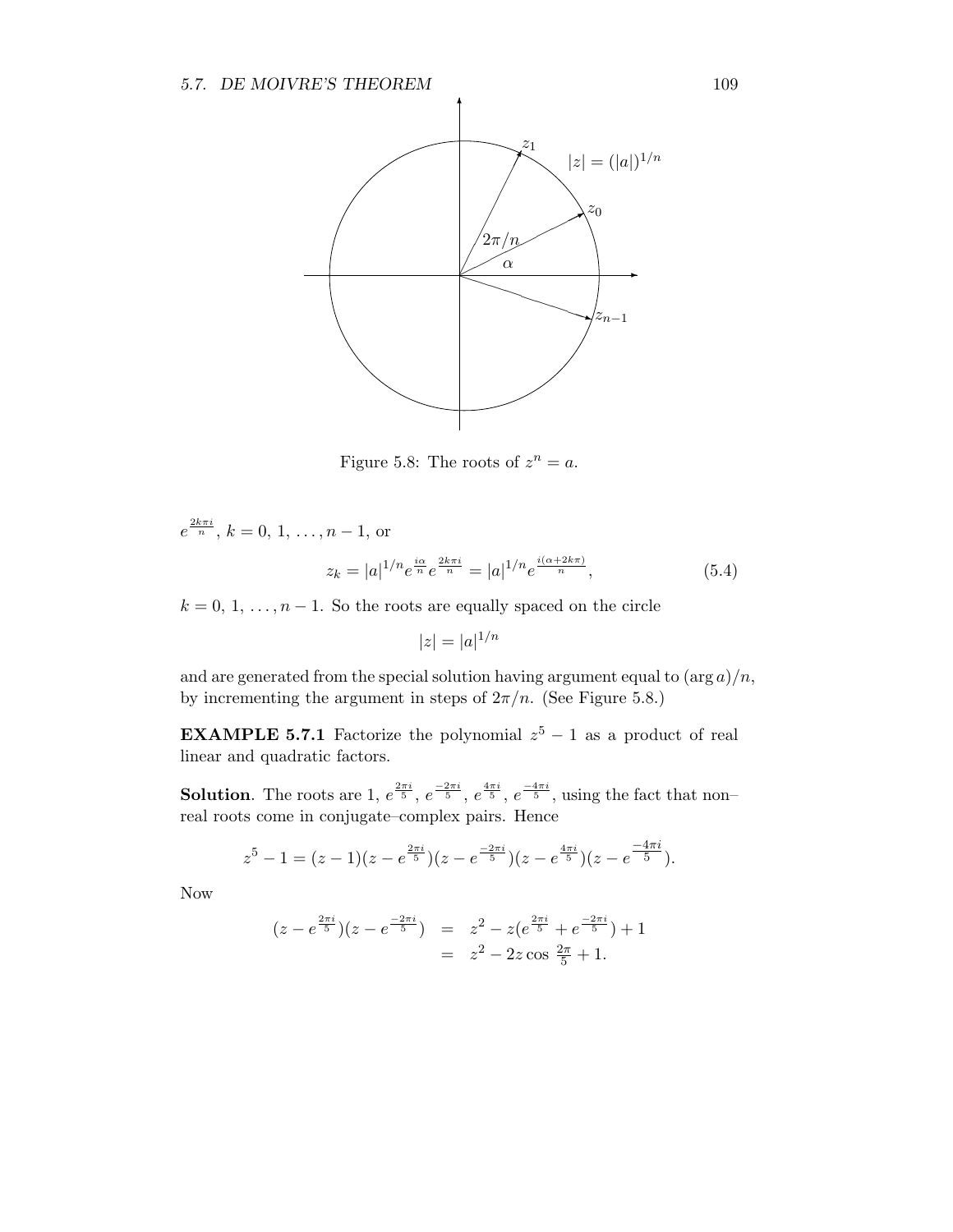Similarly

$$
(z - e^{\frac{4\pi i}{5}})(z - e^{\frac{-4\pi i}{5}}) = z^2 - 2z \cos \frac{4\pi}{5} + 1.
$$

This gives the desired factorization.

**EXAMPLE 5.7.2** Solve  $z^3 = i$ .

**Solution.**  $|i| = 1$  and  $\text{Arg } i = \frac{\pi}{2} = \alpha$ . So by equation 5.4, the solutions are

$$
z_k = |i|^{1/3} e^{\frac{i(\alpha + 2k\pi)}{3}}, k = 0, 1, 2.
$$

First,  $k = 0$  gives

$$
z_0 = e^{\frac{i\pi}{6}} = \cos\frac{\pi}{6} + i\sin\frac{\pi}{6} = \frac{\sqrt{3}}{2} + \frac{i}{2}.
$$

Next,  $k = 1$  gives

$$
z_1 = e^{\frac{5\pi i}{6}} = \cos \frac{5\pi}{6} + i \sin \frac{5\pi}{6} = \frac{-\sqrt{3}}{2} + \frac{i}{2}.
$$

Finally,  $k = 2$  gives

$$
z_1 = e^{\frac{9\pi i}{6}} = \cos \frac{9\pi}{6} + i \sin \frac{9\pi}{6} = -i.
$$

We finish this chapter with two more examples of De Moivre's theorem.

#### EXAMPLE 5.7.3 If

$$
C = 1 + \cos \theta + \dots + \cos (n - 1)\theta,
$$
  
\n
$$
S = \sin \theta + \dots + \sin (n - 1)\theta,
$$

prove that

$$
C = \frac{\sin \frac{n\theta}{2}}{\sin \frac{\theta}{2}} \cos \frac{(n-1)\theta}{2} \text{ and } S = \frac{\sin \frac{n\theta}{2}}{\sin \frac{\theta}{2}} \sin \frac{(n-1)\theta}{2},
$$

if  $\theta \neq 2k\pi$ ,  $k \in \mathbb{Z}$ .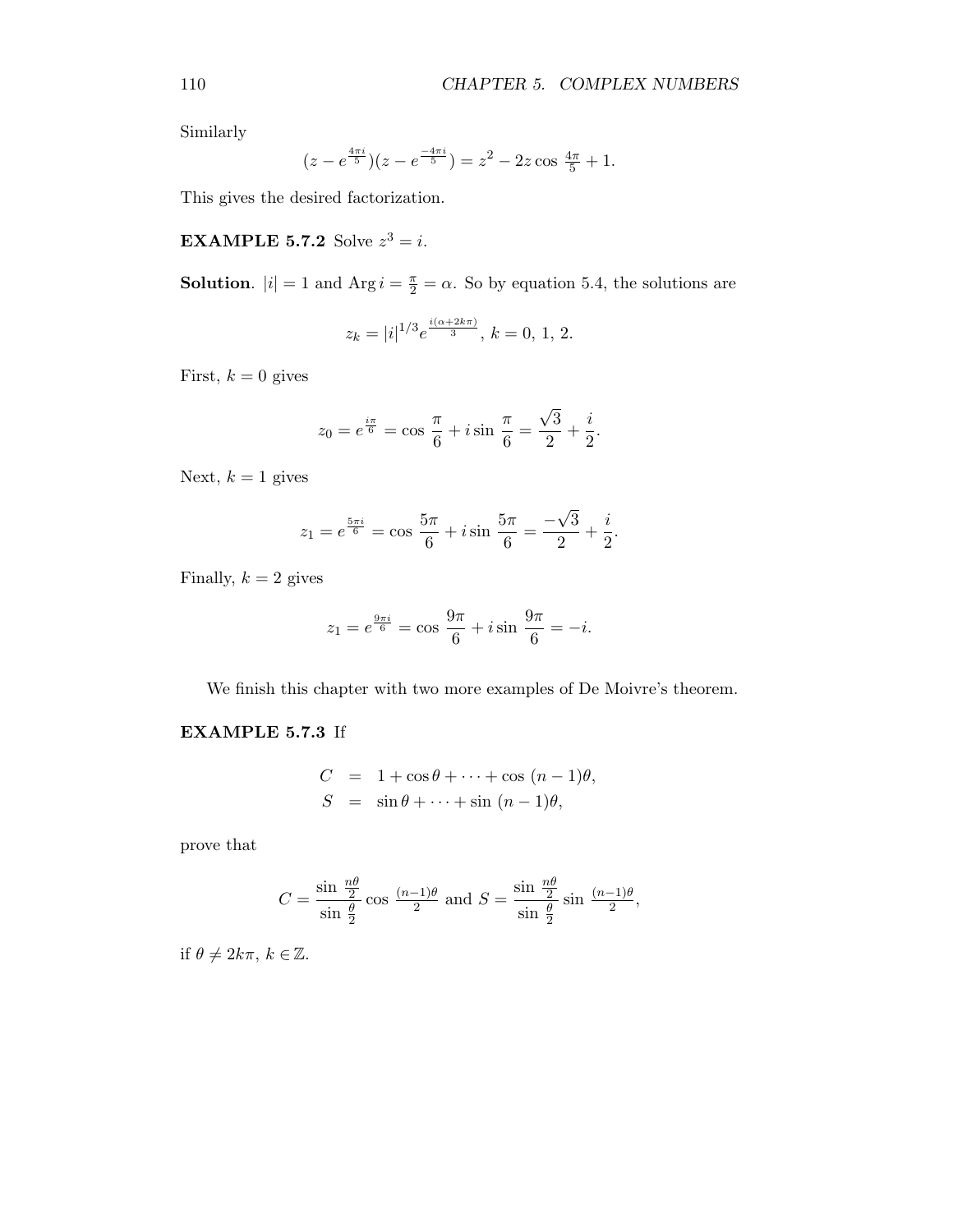#### Solution.

$$
C + iS = 1 + (\cos \theta + i \sin \theta) + \dots + (\cos (n - 1)\theta + i \sin (n - 1)\theta)
$$
  
= 1 + e<sup>i\theta</sup> + \dots + e<sup>i(n-1)\theta</sup>  
= 1 + z + \dots + z<sup>n-1</sup>, where  $z = e^{i\theta}$   
=  $\frac{1 - z^n}{1 - z}$ , if  $z \neq 1$ , i.e.  $\theta \neq 2k\pi$ ,  
=  $\frac{1 - e^{in\theta}}{1 - e^{i\theta}} = \frac{e^{\frac{in\theta}{2}}(e^{\frac{-in\theta}{2}} - e^{\frac{in\theta}{2}})}{e^{\frac{i\theta}{2}}(e^{\frac{-i\theta}{2}} - e^{\frac{i\theta}{2}})}$   
=  $e^{i(n-1)\frac{\theta}{2}} \frac{\sin \frac{n\theta}{2}}{\sin \frac{\theta}{2}}$   
=  $(\cos (n - 1)\frac{\theta}{2} + i \sin (n - 1)\frac{\theta}{2}) \frac{\sin \frac{n\theta}{2}}{\sin \frac{\theta}{2}}$ .

The result follows by equating real and imaginary parts.

**EXAMPLE 5.7.4** Express cos  $n\theta$  and sin  $n\theta$  in terms of  $\cos \theta$  and  $\sin \theta$ , using the equation  $\cos n\theta + \sin n\theta = (\cos \theta + i \sin \theta)^n$ .

Solution. The binomial theorem gives

$$
(\cos \theta + i \sin \theta)^n = \cos^n \theta + {n \choose 1} \cos^{n-1} \theta (i \sin \theta) + {n \choose 2} \cos^{n-2} \theta (i \sin \theta)^2 + \cdots
$$

$$
+ (i \sin \theta)^n.
$$

Equating real and imaginary parts gives

$$
\cos n\theta = \cos^n \theta - {n \choose 2} \cos^{n-2} \theta \sin^2 \theta + \cdots
$$
  

$$
\sin n\theta = {n \choose 1} \cos^{n-1} \theta \sin \theta - {n \choose 3} \cos^{n-3} \theta \sin^3 \theta + \cdots
$$

## 5.8 PROBLEMS

1. Express the following complex numbers in the form  $x + iy$ ,  $x, y$  real:

(i) 
$$
(-3+i)(14-2i)
$$
; (ii)  $\frac{2+3i}{1-4i}$ ; (iii)  $\frac{(1+2i)^2}{1-i}$ .

[Answers: (i)  $-40 + 20i$ ; (ii)  $-\frac{10}{17} + \frac{11}{17}i$ ; (iii)  $-\frac{7}{2} + \frac{i}{2}$  $\frac{\imath}{2}$ .

2. Solve the following equations: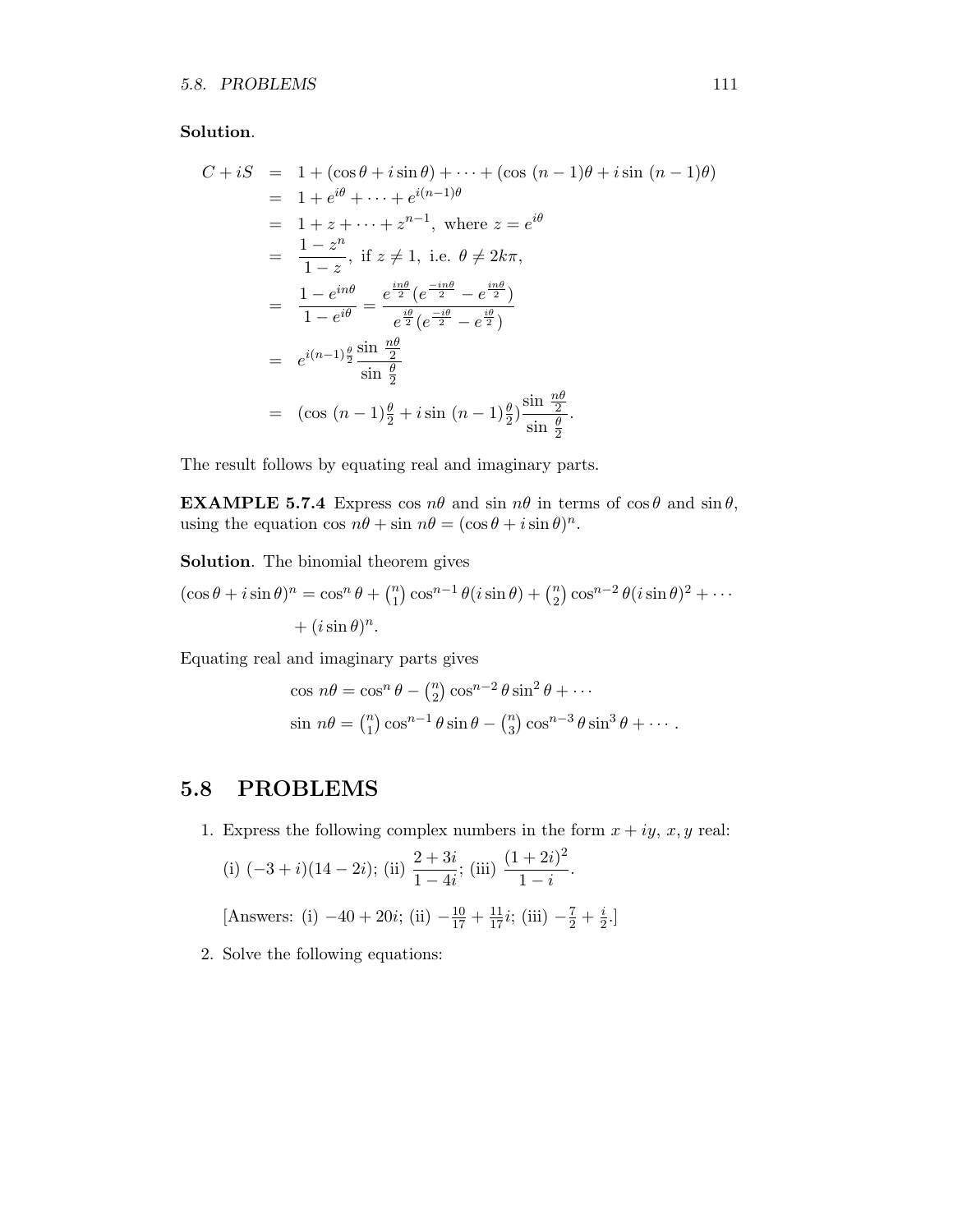(i) 
$$
iz + (2 - 10i)z = 3z + 2i
$$
,

(ii) 
$$
(1+i)z + (2-i)w = -3i
$$
  
\n $(1+2i)z + (3+i)w = 2+2i.$   
\n[Answers: (i)  $z = -\frac{9}{41} - \frac{i}{41}$ ; (ii)  $z = -1 + 5i$ ,  $w = \frac{19}{5} - \frac{8i}{5}$ .]

- 3. Express  $1 + (1 + i) + (1 + i)^2 + \ldots + (1 + i)^{99}$  in the form  $x + iy, x, y$ real. [Answer:  $(1 + 2^{50})i$ .]
- 4. Solve the equations: (i)  $z^2 = -8 6i$ ; (ii)  $z^2 (3 + i)z + 4 + 3i = 0$ . [Answers: (i)  $z = \pm (1 - 3i);$  (ii)  $z = 2 - i, 1 + 2i.$ ]
- 5. Find the modulus and principal argument of each of the following complex numbers:

(i) 
$$
4 + i
$$
; (ii)  $-\frac{3}{2} - \frac{i}{2}$ ; (iii)  $-1 + 2i$ ; (iv)  $\frac{1}{2}(-1 + i\sqrt{3})$ .  
\n[Answers: (i)  $\sqrt{17}$ ,  $\tan^{-1}\frac{1}{4}$ ; (ii)  $\frac{\sqrt{10}}{2}$ ,  $-\pi + \tan^{-1}\frac{1}{3}$ ; (iii)  $\sqrt{5}$ ,  $\pi - \tan^{-1}2$ .]

6. Express the following complex numbers in modulus-argument form:

(i) 
$$
z = (1+i)(1+i\sqrt{3})(\sqrt{3}-i).
$$
  
\n(ii)  $z = \frac{(1+i)^5(1-i\sqrt{3})^5}{(\sqrt{3}+i)^4}.$ 

[Answers:

(i) 
$$
z = 4\sqrt{2}(\cos \frac{5\pi}{12} + i \sin \frac{5\pi}{12});
$$
 (ii)  $z = 2^{7/2}(\cos \frac{11\pi}{12} + i \sin \frac{11\pi}{12}).$ 

7. (i) If  $z = 2(\cos \frac{\pi}{4} + i \sin \frac{\pi}{4})$  and  $w = 3(\cos \frac{\pi}{6} + i \sin \frac{\pi}{6})$ , find the polar form of (a) zw; (b)  $\frac{z}{w}$ ; (c)  $\frac{w}{z}$ ; (d)  $\frac{z^5}{w^2}$ .

(ii) Express the following complex numbers in the form 
$$
x + iy
$$
:  
\n(a)  $(1 + i)^{12}$ ; (b)  $\left(\frac{1-i}{\sqrt{2}}\right)^{-6}$ .

[Answers: (i): (a)  $6(\cos \frac{5\pi}{12} + i \sin \frac{5\pi}{12});$  (b)  $\frac{2}{3}(\cos \frac{\pi}{12} + i \sin \frac{\pi}{12});$ 

(c)  $\frac{3}{2}(\cos - \frac{\pi}{12} + i \sin - \frac{\pi}{12});$  (d)  $\frac{32}{9}(\cos \frac{11\pi}{12} + i \sin \frac{11\pi}{12});$  $(ii)$ ; (a)  $64$ ; (b)  $i$ ]

(ii): (a) 
$$
-64
$$
; (b)  $-i$ .]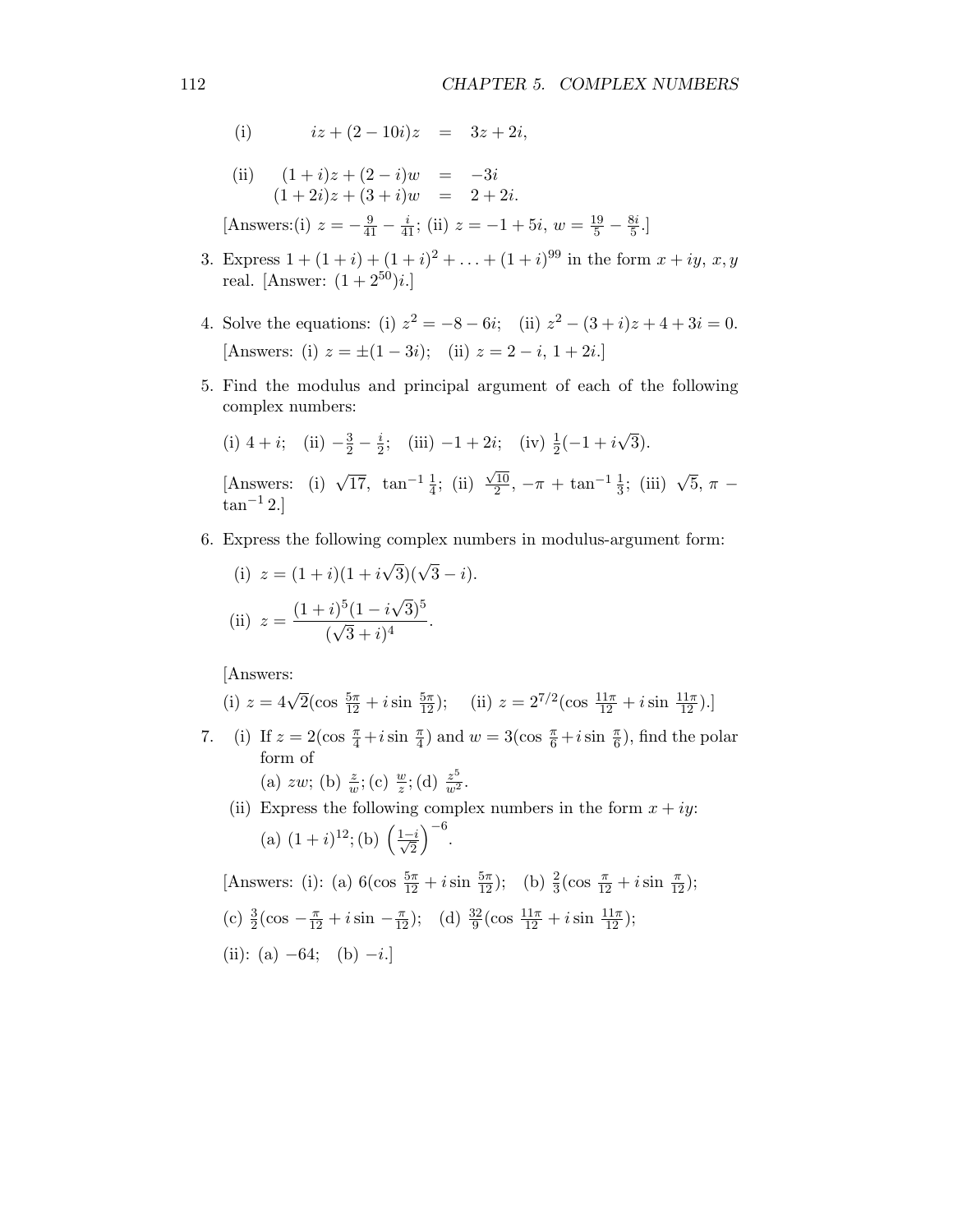#### 5.8. PROBLEMS 113

8. Solve the equations:

(i) 
$$
z^2 = 1 + i\sqrt{3}
$$
; (ii)  $z^4 = i$ ; (iii)  $z^3 = -8i$ ; (iv)  $z^4 = 2 - 2i$ .  
\n[Answers: (i)  $z = \pm \frac{(\sqrt{3}+i)}{\sqrt{2}}$ ; (ii)  $i^k(\cos \frac{\pi}{8} + i \sin \frac{\pi}{8}), k = 0, 1, 2, 3$ ; (iii)  
\n $z = 2i, -\sqrt{3} - i, \sqrt{3} - i$ ; (iv)  $z = i^k 2^{\frac{3}{8}}(\cos \frac{\pi}{16} - i \sin \frac{\pi}{16}), k = 0, 1, 2, 3$ .]

9. Find the reduced row–echelon form of the complex matrix

$$
\begin{bmatrix} 2+i & -1+2i & 2 \\ 1+i & -1+i & 1 \\ 1+2i & -2+i & 1+i \end{bmatrix}.
$$
  
[Answer: 
$$
\begin{bmatrix} 1 & i & 0 \\ 0 & 0 & 1 \\ 0 & 0 & 0 \end{bmatrix}
$$
.]

10. (i) Prove that the line equation  $lx + my = n$  is equivalent to

$$
\overline{p}z + p\overline{z} = 2n,
$$

where  $p = l + im$ .

(ii) Use (ii) to deduce that reflection in the straight line

$$
\overline{p}z + p\overline{z} = n
$$

is described by the equation

$$
\overline{p}w + p\overline{z} = n.
$$

[Hint: The complex number  $l + im$  is perpendicular to the given line.]

- (iii) Prove that the line  $|z-a|=|z-b|$  may be written as  $\overline{p}z+p\overline{z}=n$ , where  $p = b - a$  and  $n = |b|^2 - |a|^2$ . Deduce that if z lies on the Apollonius circle  $\frac{|z-a|}{|z-b|} = \lambda$ , then w, the reflection of z in the line  $|z - a| = |z - b|$ , lies on the Apollonius circle  $\frac{|z - a|}{|z - b|} = \frac{1}{\lambda}$  $\frac{1}{\lambda}$ .
- 11. Let a and b be distinct complex numbers and  $0 < \alpha < \pi$ .
	- (i) Prove that each of the following sets in the complex plane represents a circular arc and sketch the circular arcs on the same diagram: